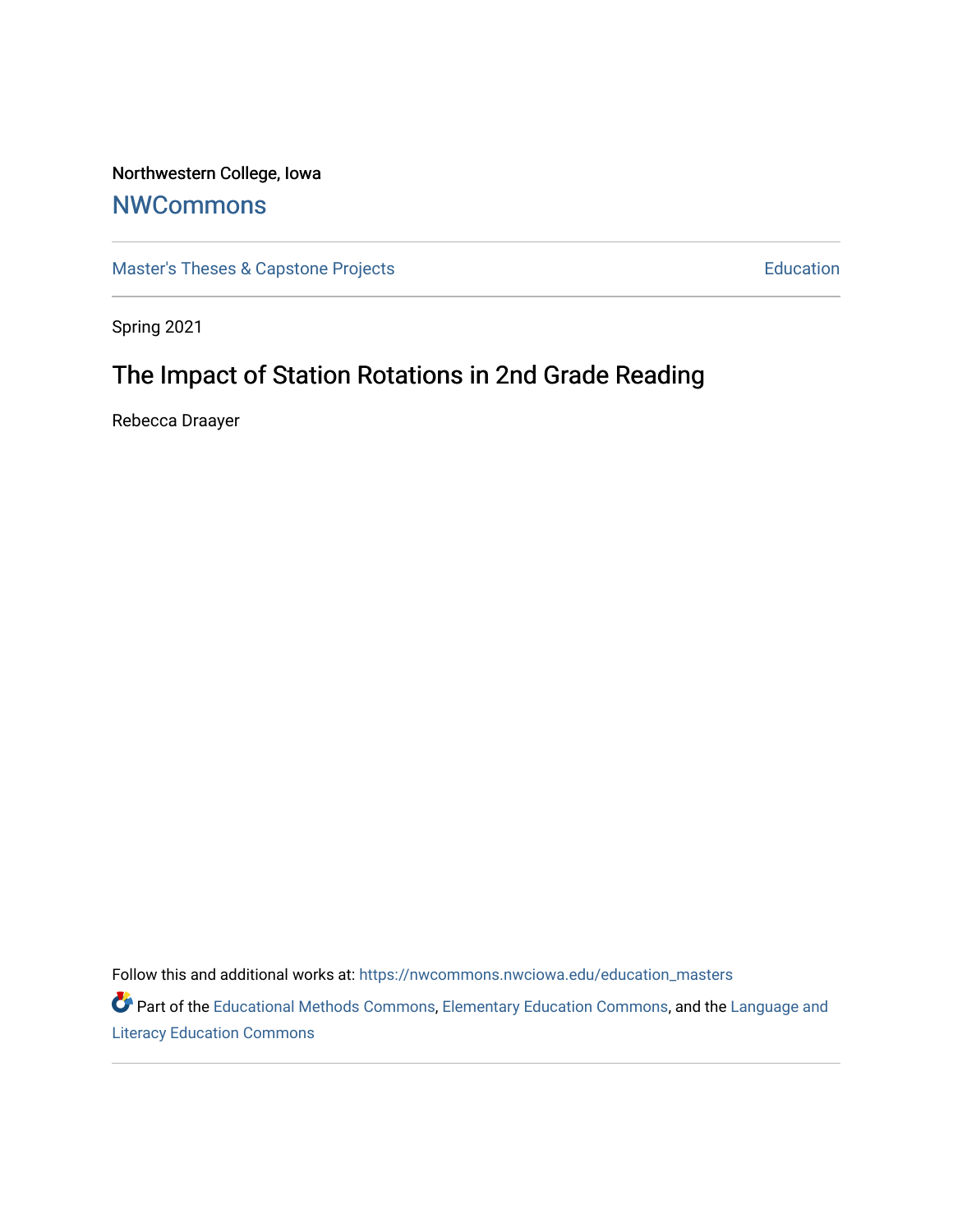### **The Impact of Station Rotations in Second Grade Reading**

Rebecca Draayer

Northwestern College

An Action Research Project Presented in Partial Fulfillment of the Requirements For the Degree of Master of Education Dr. Theresa Pedersen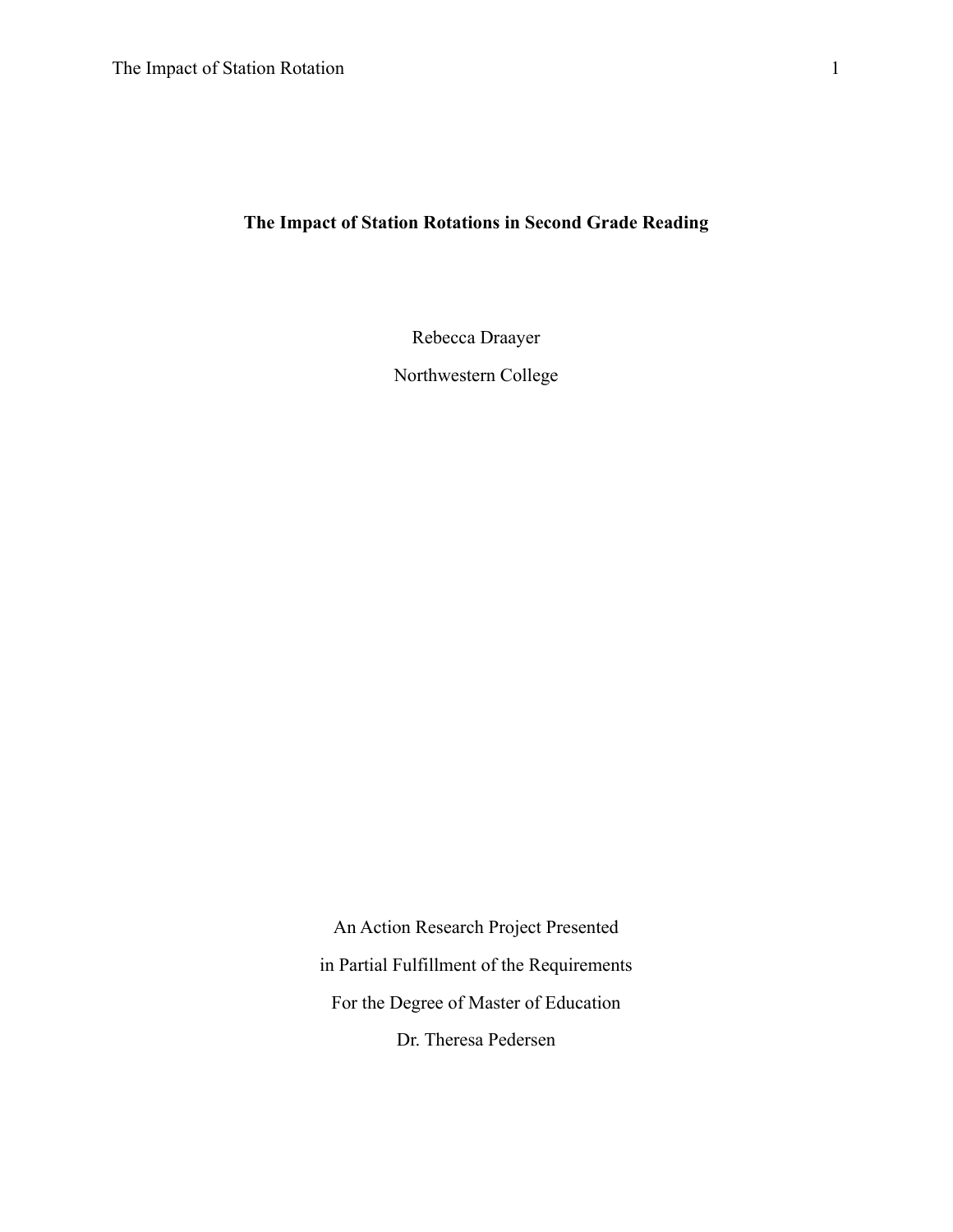#### **Abstract**

Selecting a classroom approach which engages students and prepares them for success can be challenging for teachers. Educators must consider resources available for instruction as well as the demographics of their classroom. This action research study followed second grade students over a four-month period in a reading classroom that utilized the station rotation approach of blended learning. The reason for selecting the station rotation model of blended learning was to improve students' reading scores. It was a goal of this action research to see if a more active approach to teaching would help improve student reading skills. Students who participated in the blended learning classroom showed more improvement in comprehension and were more effective in gaining skills with the selected technology tool in this study.

*Keywords:* blended learning, reading, station rotation, Lexia Core5, action research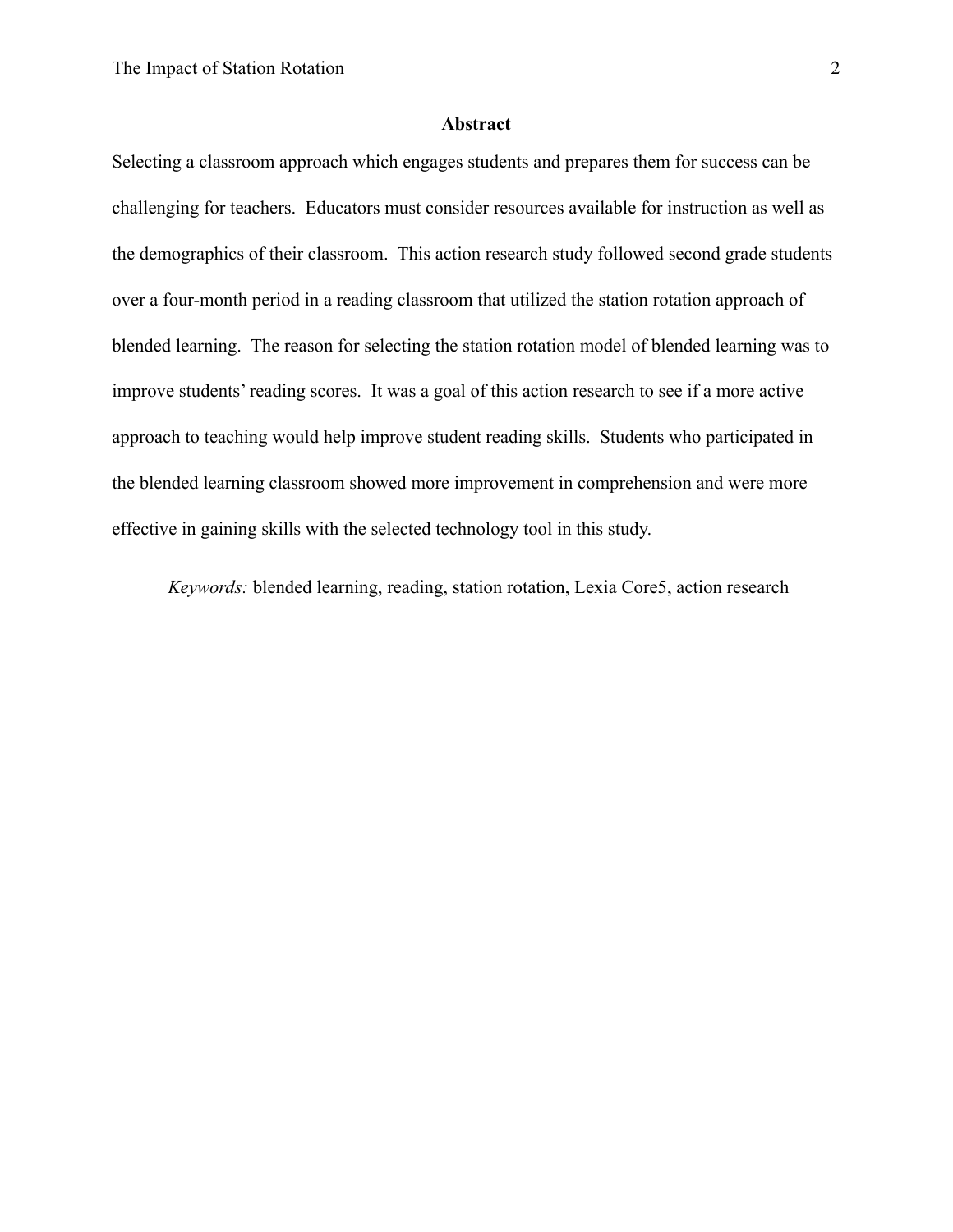## **Table of Contents**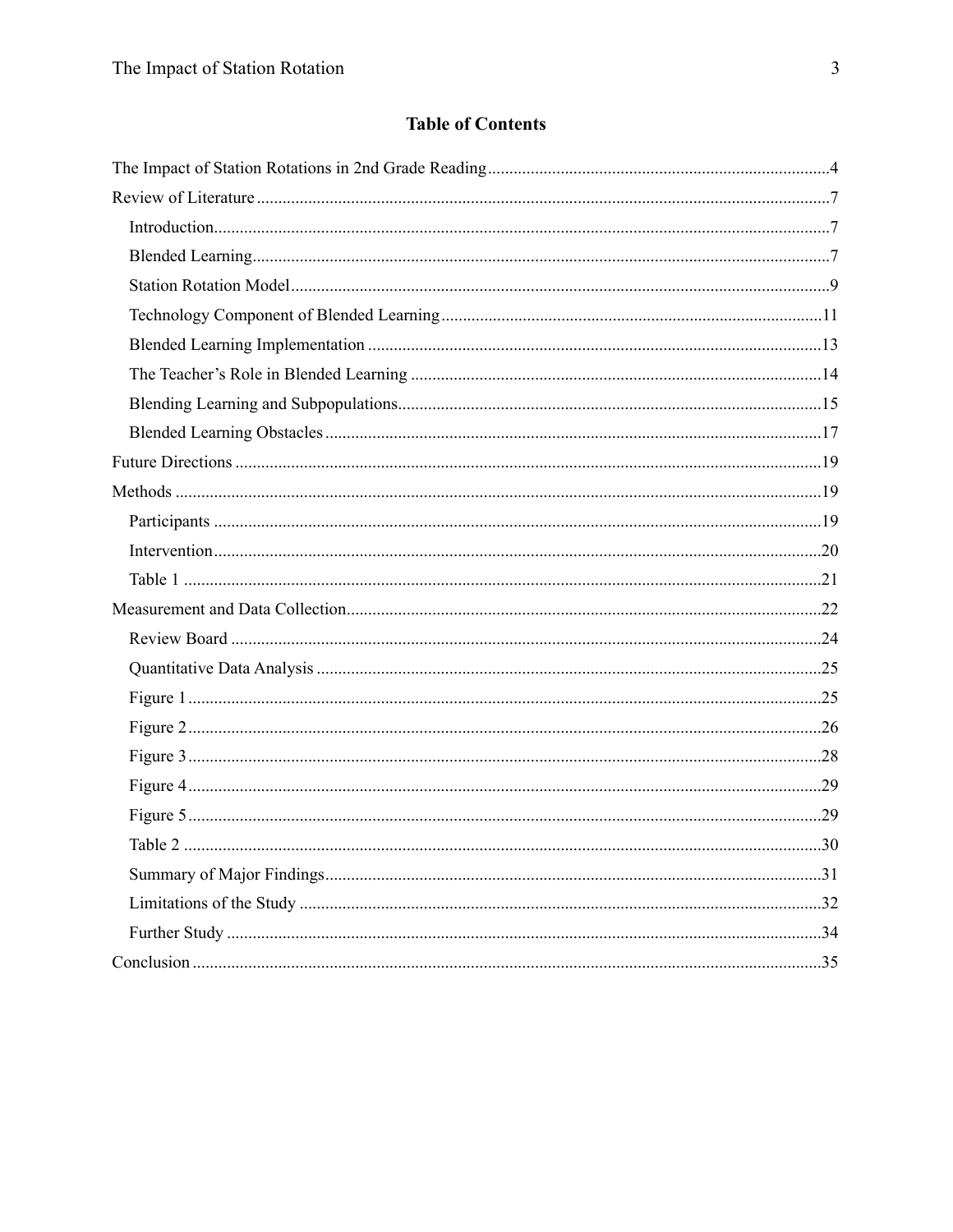#### <span id="page-4-0"></span>**The Impact of Station Rotations in 2nd Grade Reading**

Adults, teenagers, and children prefer learning experiences that involve action. There is power in discovery and taking ownership of one's learning (Thorne, 2004). Learners prefer opportunities of exploration rather than listening to a lecture filled with facts. As stated in Thorne 2004, people "prefer conversations with others, either as a sounding board, or with someone who is like-minded who could help them explore their ideas further, adding to their picture, or reshaping certain aspects of it" (Thorne, 2004, p. 19). Along with learning through discovery, another essential learners of all ages require, is feedback. Adults, teenagers, and children want to learn through discovery, but they also want to know how they are doing and have access to coaching (Thorne, 2004).

If students learn best in environments which provide opportunities for discovery and feedback, then educators and school leaders need to be creative in establishing this type of setting. As stated in Thorne (2004),

"Learning is one of the most individual and personal activities that we ever undertake and yet most of us do it lumped together in learning environments that give us very little opportunity for individual coaching and support" (Pg. 20).

 A hybrid or blended learning approach is a way teachers can add discovery and individualized feedback for their students. According to Kenney & Newcombe (2011), major reasons for implementing the blended learning technique are to "increase student engagement and involvement in the learning process and to improve student learning" (pg. 47). Blended learning is gaining popularity partly because of improvements in technology (Wojciechowski & D'Orio, 2014) and the flexibility it provides in terms of the pace of student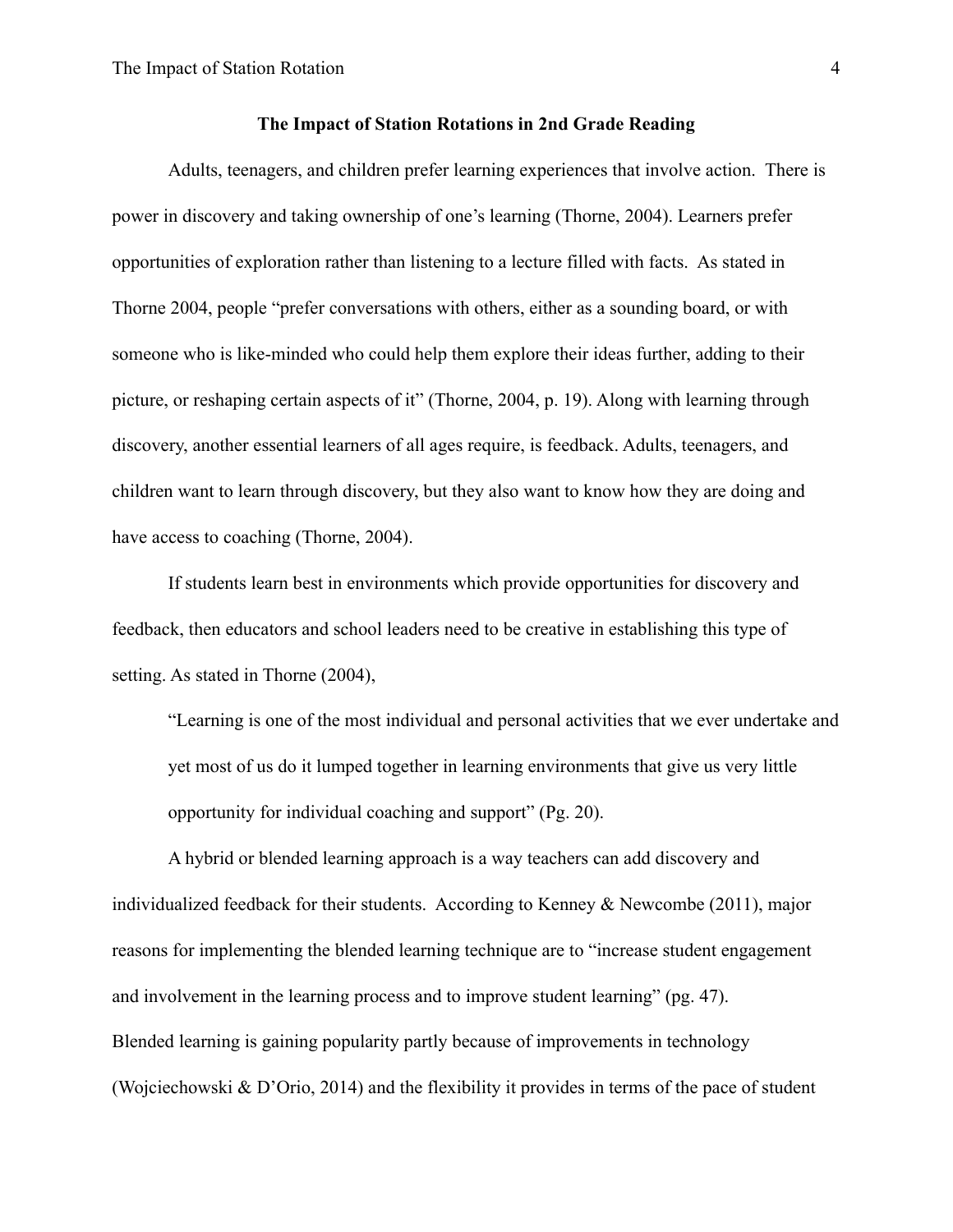learning (Eaton, 2020). Wojciechowski & D'Orio (2014) offers support by stating that a blended learning experience "must allow students to have control over when they complete their work, where they do the work, and more important, the pace at which they do the work (pg. 31). Promising results also pique educators' interest in a blended learning approach; as one report showed, students taking a blended learning algebra course improved by eight percentage points over those in a traditional course (Wojciechowski & D'Orio, 2014).

 A blended learning approach can work in a variety of subject areas, including reading instruction. Fiester (2013), as cited in Macaruso et al. (2019), discusses the importance of students reading proficiently by the end of third grade so they do not face long-term academic struggles. Low reading scores have been a concern across the nation in recent years. The 2015 National Center for Education Statistics (NCES) as cited in Macaruso et. al., 2019 reported only 36% of fourth-grade students scored at or above proficiency level on the National Assessment for Educational Proficiency. Even more distressing are gaps found in reading achievement for students from low socioeconomic (SES) backgrounds (Prescott et. al, 2018). The NCES 2015 report as cited in Macaruso et. al., 2019, further states that 21% of SES students scored at or above proficiency level and 44% scored below 4th grade level. In a rural Iowa school district, students performed low on a screener given three times during the 2019-2020 year (AIMS web, now FAST). The national report card, along with results from this district's local second grade classroom, instilled a desire for change and improvement in this district's reading instruction in order to improve student achievement.

The overall purpose of this action research project is to determine the impact of the blended learning station rotation model on second grade students' mastery of their FASTBridge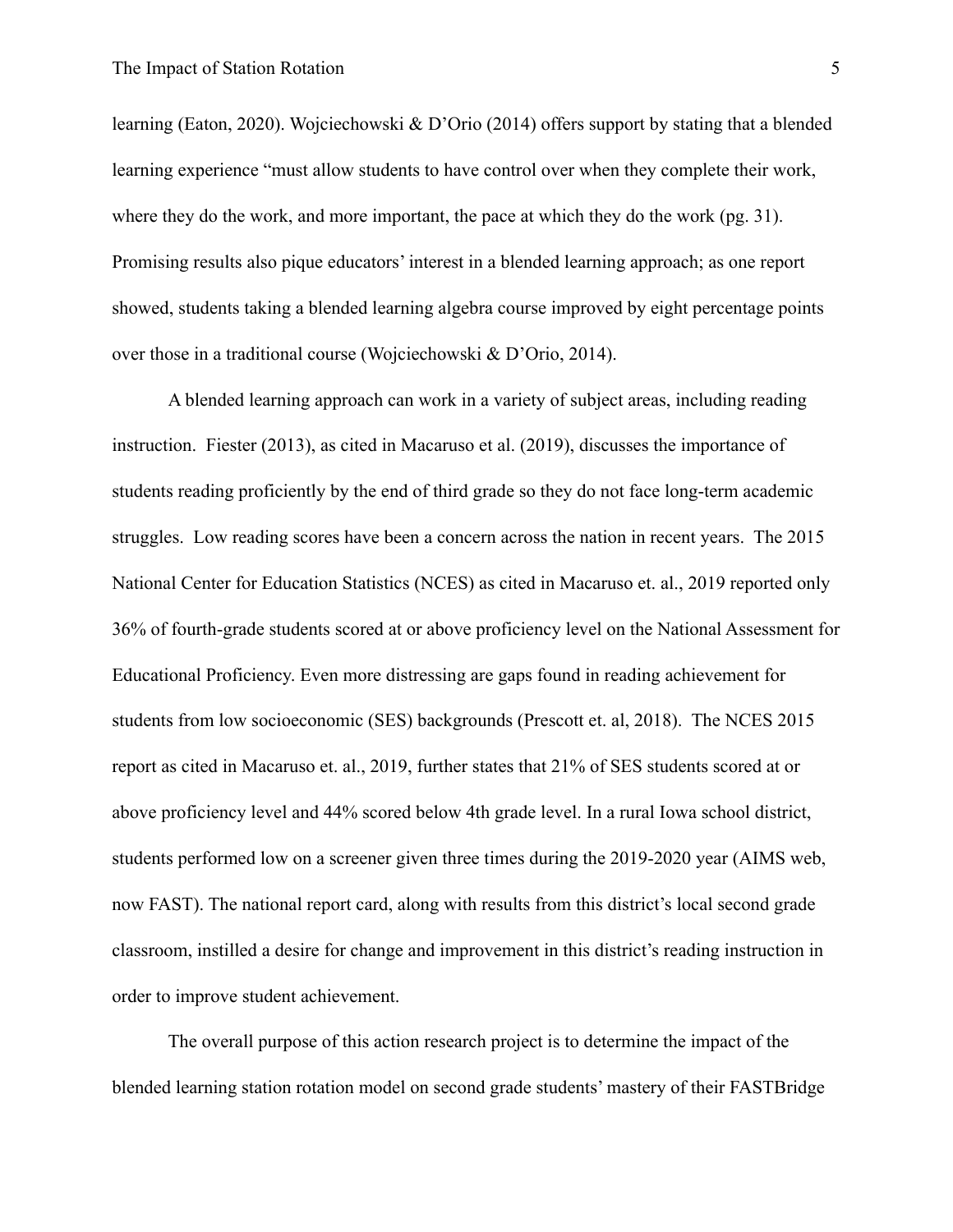#### The Impact of Station Rotation 6

reading scores. In the years prior to this project, the 2nd grade classes have failed to meet FastBridge benchmark scores. The second grade reading curriculum is out of date, but the school district has a limited budget. When considering pedagogical changes impacting mastery, blended learning, more specifically, the station rotation model, was selected because it can potentially support another research area, fluency, while minimizing costs to the school district (Wojciechowski & D'Orio, 2014). Through small group instruction, the cooperating teacher and researcher can work with students on fluency goals. Another topic in this study is the use of Lexia Core5 and its impact on test scores. With the use of station rotations, Lexia Core5 can be used as the technology component of blended learning to determine if students' reading scores improve.

This action research project will focus on the following questions:

- Can the implementation of the station rotation model positively impact FASTbridge test scores and help students meet 2nd grade standards in Lexia Core5?
- Can we use the station rotation model to better meet the individual needs of students through small group instruction?

Two definitions to consider throughout this action research study are station rotation and

 Lexia Core5 Reading. According to the Blended Learning Universe website, station rotation is defined as, "allow(ing) students to rotate through stations on a fixed schedule, where at least one of the stations is an online learning station" (Clayton Christensen Institute, 2020). According to the Lexia Core5 (2020) website, the Lexia Core5 Reading program "provides explicit, systematic, personalized learning in the six areas of reading instruction, targeting skill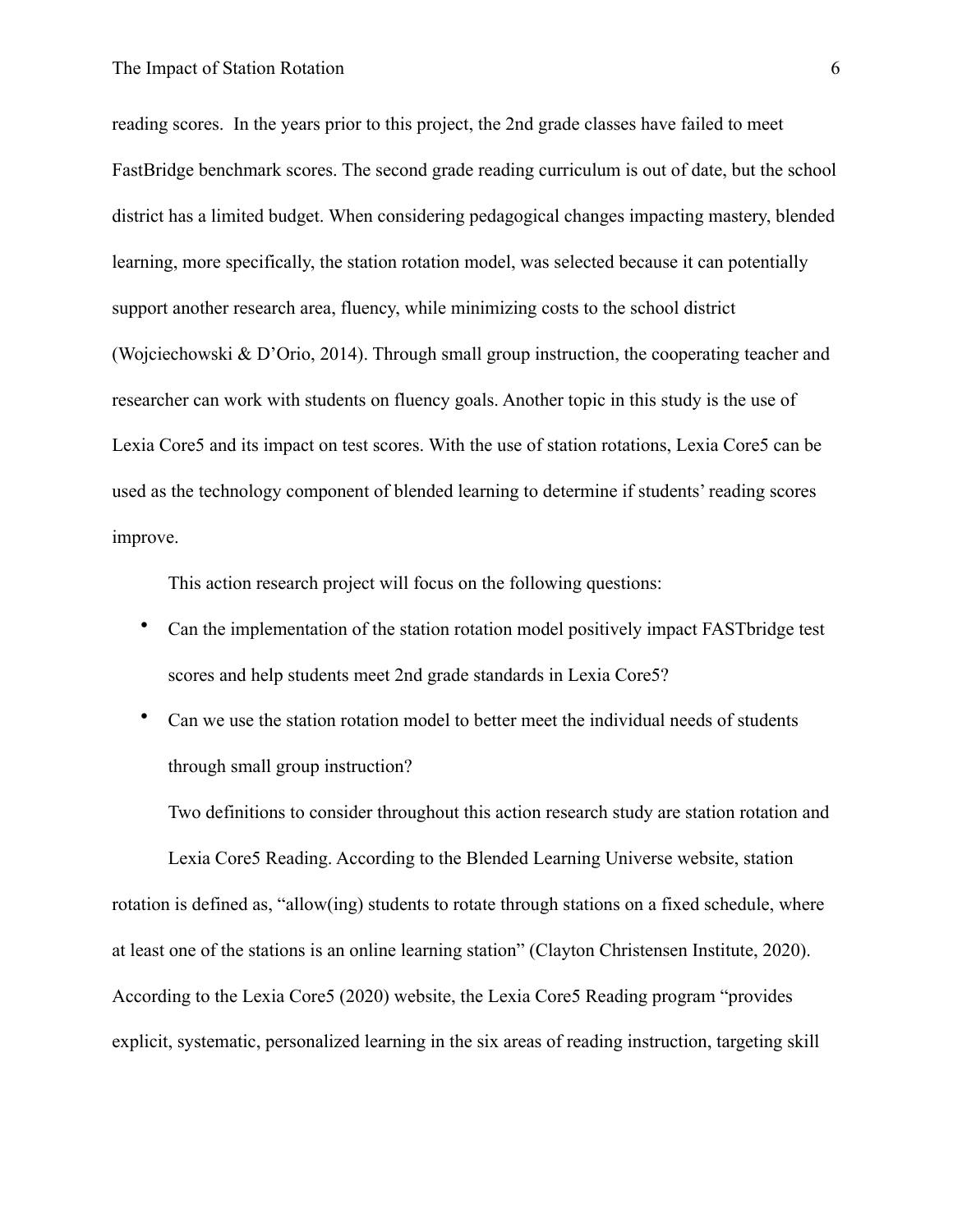gaps as they emerge, and providing teachers with the data and student-specific resources they need for individual or small-group instruction."

This action research project will report how many students experience growth on their LexiaCore5 and FastBridge assessment scores. Quantitative data will be collected in a spreadsheet to organize scores as increasing, decreasing, or staying the same. Qualitative data will be collected in the form of observation notes.

#### <span id="page-7-0"></span> **Review of Literature**

#### <span id="page-7-1"></span>**Introduction**

There are many different viewpoints on how people learn. Most educators would argue that students who participate during class will understand a topic better. However, when faced with large class sizes and diverse needs of students, encouraging participation can seem daunting. Teachers who are trying to both encourage participation and manage a large class often need to modify their teaching style in order to meet the needs of their students. A hybrid or blending learning approach can improve student participation, preparation, and understanding.

#### <span id="page-7-2"></span>**Blended Learning**

 Many educational scholars have a similar yet unique twist to the definition of blended learning. Osguthorpe and Graham provide three themes in their blended learning model: "combining instructional modalities, combining instructional methods, and combining online and face to face instructions" (as cited in Ghazizadeh & Fatemipour, 2017, p. 607). Prescott et al. (2018), found that a blended learning approach of face-to-face instruction and digital technology provided their 641 treatment students with growth on the NWEA MAP reading test in all grades K-5.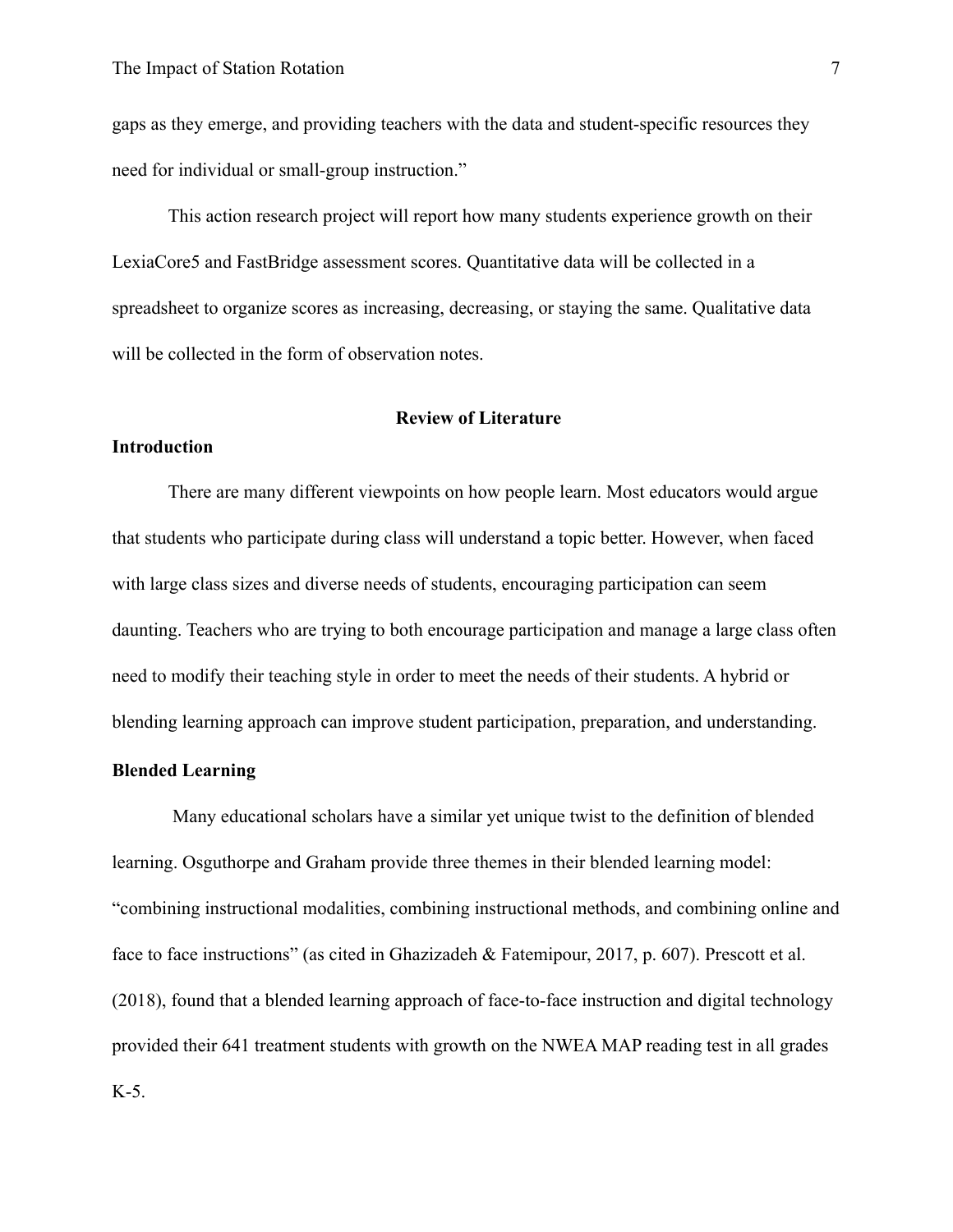Teachers may choose blended learning versus a "sit and get" classroom setting because blended learning is considered to be more engaging for students (Repetto et al., 2018, as cited in Macaruso, Wilkes, & Prescott, 2020). Another reason teachers favor blended learning is because every student may not learn best in a one size fits all classroom environment; the mix of online and face-to-face training could provide a more balanced approach to learning (Hilliard, 2015).

 Research by Lenhard et al. (2013) looked at two approaches to increase reading comprehension skills among sixth grade students. The first approach was teacher directed and included multiple instructional strategies whereas the second approach included features of blended learning as it included a digital program. The study's findings showed the blended learning approach made more of an impact on reading comprehension skills than the teacherdirected method (Lenhard et al., 2013).

While most studies mentioned have been short-term, there are a few longitudinal studies that have looked at blended learning (Macaruso et al., 2019). One longitudinal study was conducted over three years, starting with the 2014-2015 school year and ending in the spring of the 2016-2017 school year. The study followed 68 students from low SES backgrounds from kindergarten through the completion of second grade. This school district also used Core5 as the main component of its ELA blended learning instruction. Students' reading performance was assessed with the Group Reading Assessment Diagnostic Evaluation (GRADE) at two times per school year, fall and spring.

The Macaruso et al. (2019) study found students made improvements each school year. Students would be working below or at grade level in the fall and end the year having completed all grade-level skills and even working above grade level (Macaruso et al., 2019). Even more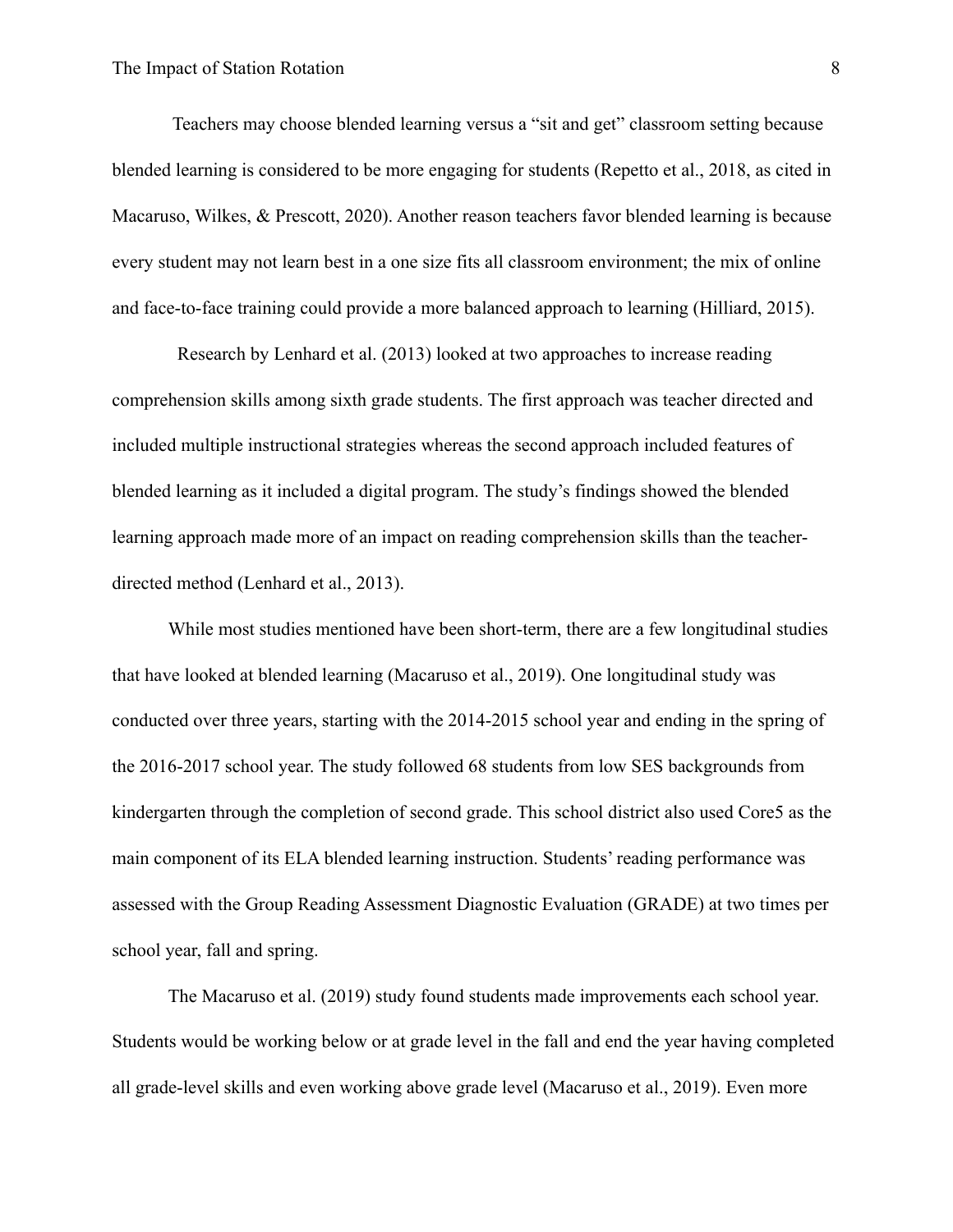interesting are the conclusions made based on low performers' growth. Only 9% of the already low performers remained low in their scores; the other 91% scored either high or average. Fifty percent of the low performing students were able to increase their score by 15 points or more (Macaruso et al., 2019).

Another long-term study was conducted by Connor et al. (2013). It attempted to address an additional research area: the accumulation of individualized student instruction (ISI) over time. Results showed students who spent more years in individualized reading instruction made significantly greater gains in reading: "Students who were in ISI reading classrooms for all three grades achieved significantly higher fitted reading scores by the end of third grade compared with students who were in control classrooms all 3 years" (p. 8). This emphasizes the importance of quality reading instruction throughout early grade levels.

#### <span id="page-9-0"></span>**Station Rotation Model**

In a classroom setting, blended learning may include station rotation, lab rotation, flipped classroom, or individual rotation. In a station rotation model, students move in small groups to different stations, where at least one station utilizes technology. This use of technology is a key component of a station rotation approach. It allows for adequate independent practice, which may not be possible in a typical classroom setting, as mentioned in a study on literacy instruction in kindergarten through grade 5 in a title I urban elementary school. (Prescott et al., 2018). A student is able to receive targeted and adapted instruction during an online station which may provide a more engaging environment to develop skills (Maxwell & White, 2017). Academic gains of students involved in a station rotation model of blended learning are very encouraging. According to a pilot study by Walne (2012) completed on station rotation models, "the overall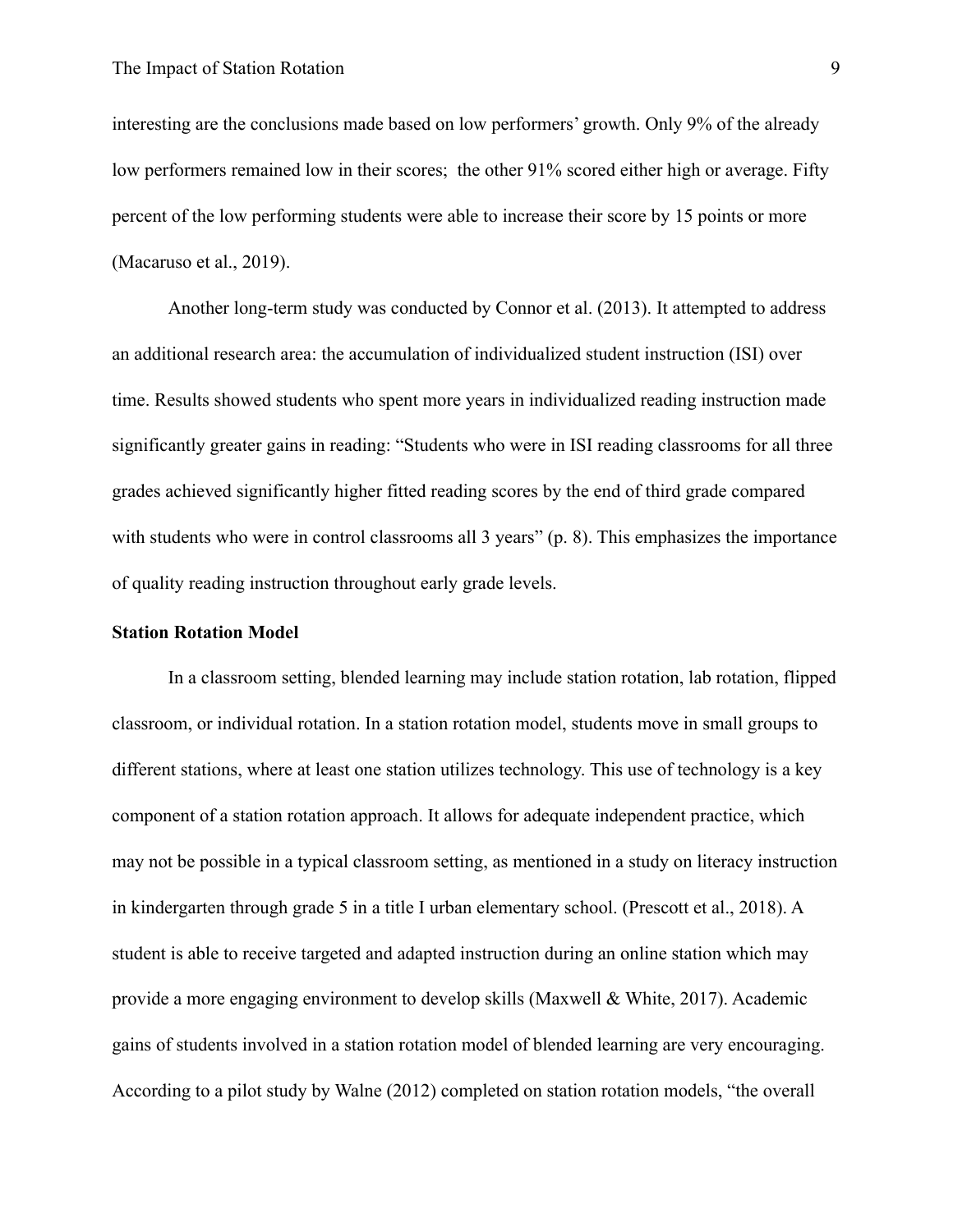number of students who performed at a proficient level after participating in this study increased their level by a minimum of 10% with some nearing 40%" (as cited in Mahalli et al., 2019, p. 28).

A station rotation model includes "fixed schedules in which all students rotate to all learning stations'' (Maxwell & White, 2017, p. 4). A classroom will have multiple stations to rotate through during a class period. One benefit to the station rotation model is teachers have the opportunity to differentiate instruction. The qualitative study by Maxwell and White (2017) emphasize this benefit by stating "teachers can work with students in small-group settings on a daily basis. This unlocks time for teachers to individualize instruction for students at varying levels of mastery" (p. 4). Another benefit to the station rotation model is teachers are allowed more flexibility in working with their students (Gil & Garcia, 2011, as cited in Mahali et al., 2019). In the Maxwell and White (2017) study, a teacher was observed making continuous changes within her station rotations due to the lack of student collaboration and the minimal feedback she was providing her students. She was thankful for the flexibility the administration provided her in order to make the necessary modifications in order to meet the needs of her students.

Lim (2015) reinforces the argument for the station rotation model of blended learning: "The station rotation model is one of the most common blended learning model(s) that schools find practically less complex to be implemented and adapted" (p. 130). Teachers using station rotations help their students remain active as independent learners without having to rely on the teacher for the information (Mahilli et al., 2019). Lim's research participants consisted of 45 students in a 10th grade classroom in Thailand. Students had various levels of English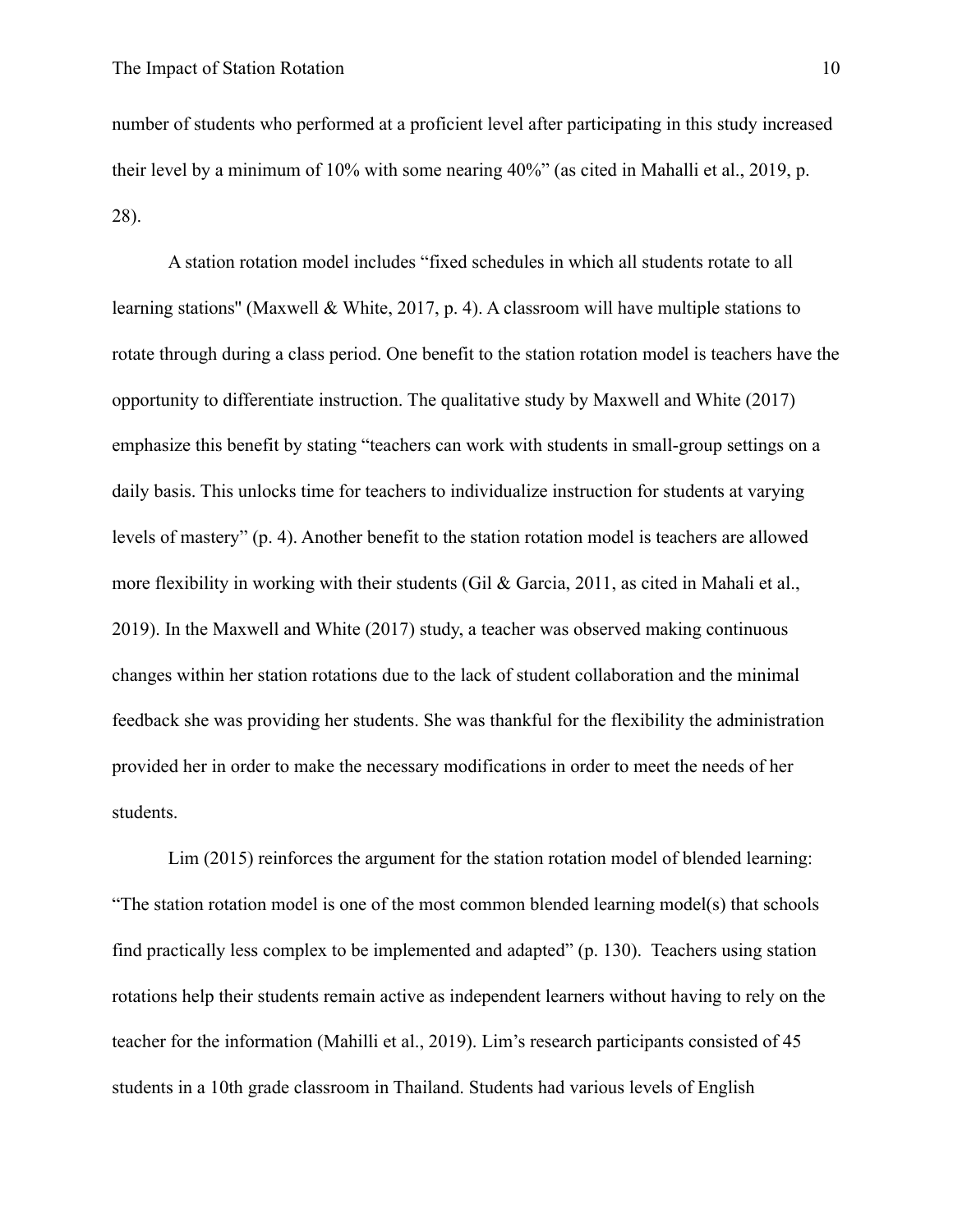proficiency as they participated in three station rotation tasks: whole class instruction, small group discussion, and pair work. Lim concluded numerous beneficial learning attitudes from the station rotation model. Some of those include: students were attentive to listen, students showed enthusiasm and ownership while feeling challenged and motivated, and reserved students participated more actively than during pre-test observation (Lim, 2015). Lim also noted "lower proficiency and disinterested students were more alert than in traditional class" (2015, p. 135).

#### <span id="page-11-0"></span>**Technology Component of Blended Learning**

In the United States, blended learning and hybrid learning can be used interchangeably to describe a pedagogical approach combining face-to-face instruction with technology (O'Byrne & Pytash, 2015). Blended learning differs from a traditional classroom instruction, where the teacher is always the leader of instruction. In the blended learning model, Adistana & Dwiyogo (2007) describe two different learning environments learners are exposed to: a guided, face-toface environment and an online learning environment. A feature of the blended learning mode "is that it is designed to couple the use of digital technology with teacher-led instruction" (Macaruso, Wilkes, & Prescott, 2020, p. 2849).

The digital component of blended learning allows teachers "to adapt their instruction to meet individual students' needs, including those at-risk for academic failure" (Mararuso et al., 2020, p. 2840). Online learning programs are integrated learning systems (ILS). ILS are adaptive; they can modify instruction based on learning differences of students in a classroom. According to Putman, 2016, "if a student masters a skill, the student progresses to the next skill. If the student fails to master a skill, the computer adapts and presents remedial information, reassessing until the student achieves mastery of the skill" (p. 1154). Putman's research looked at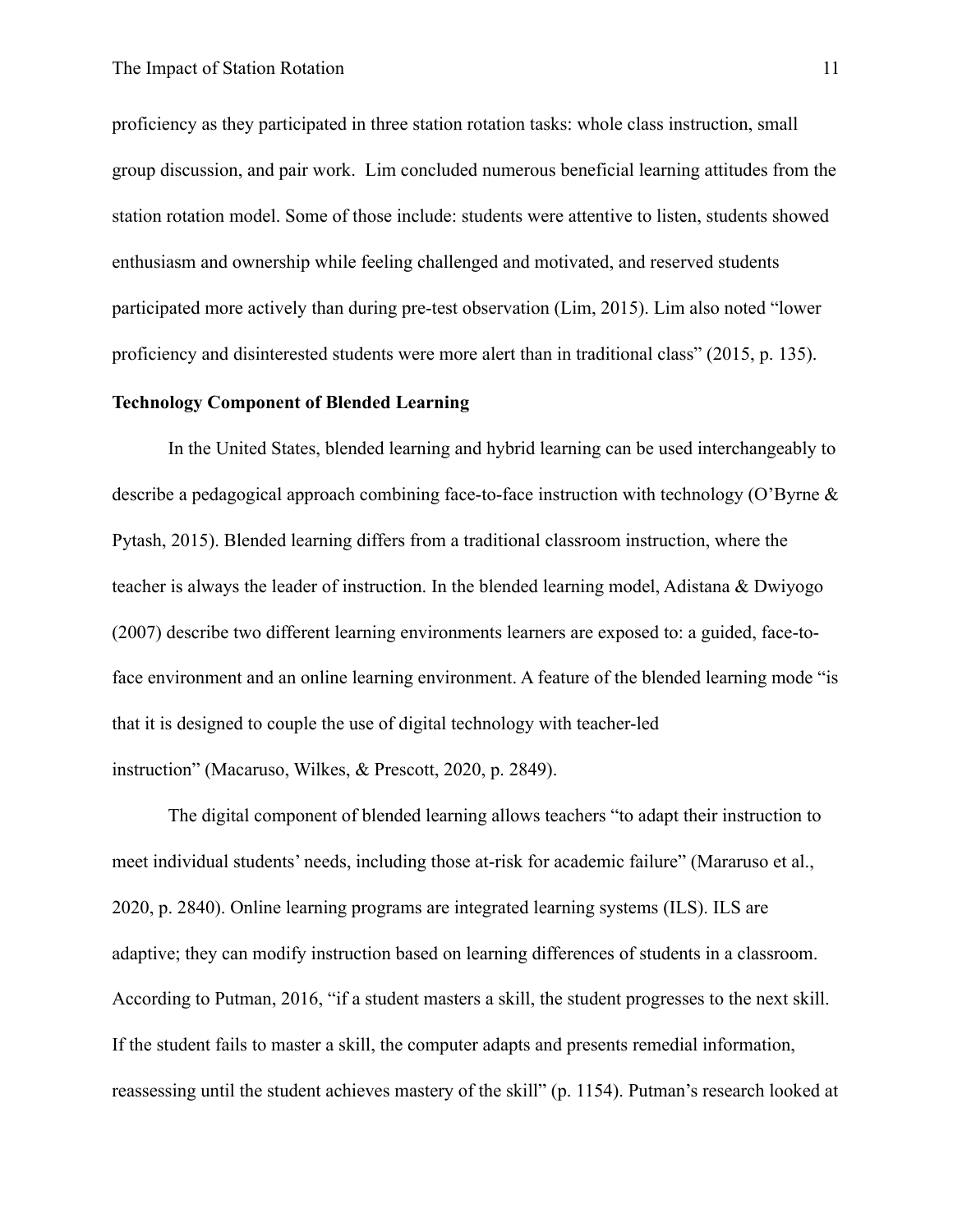a specific type of ILS, Istation, to determine if regular use increased early literacy achievement in kindergarten students. 72 kindergarten students were split into treatment and control groups where the treatment group received digital instruction and the treatment group received traditional literacy instruction. The study concluded that the technology component, Istation, had a statistically significant effect on kindergarten students' literacy skills and technology should supplement but not replace classroom teachers (Putman, 2016).

The technology component of blending learning allows teachers to differentiate their instruction. By differentiating instruction, teachers are able to make instructional decisions based on the specific learning needs of their students (Macaruso et al., 2019). Yusoff et al. (2017), supports the need for differentiation by pointing out that not all teaching methods work for every student as each learner has diverse needs. In Yusoff's study, 65 students in an Introduction to Statistics class were split into two different blended learning styles: an original form of blended learning and a redesigned form of blended learning. The redesigned blended learning approach was tailored to the diverse needs of the students; needs which were discovered through a questionnaire. Not only were the students in the redesigned group low performers, but they were also all kinesthetic learners. Therefore, this group received more activities throughout the blended learning instruction than the original blended learning class. Yusoff and company found the students in this redesigned model outperformed those in the control group (Yusoff et al., 2017). When implemented correctly, blended learning can provide teachers with access to immediate data helping teachers monitor student progress and make decisions to personalize instruction (Schechter et al., 2017).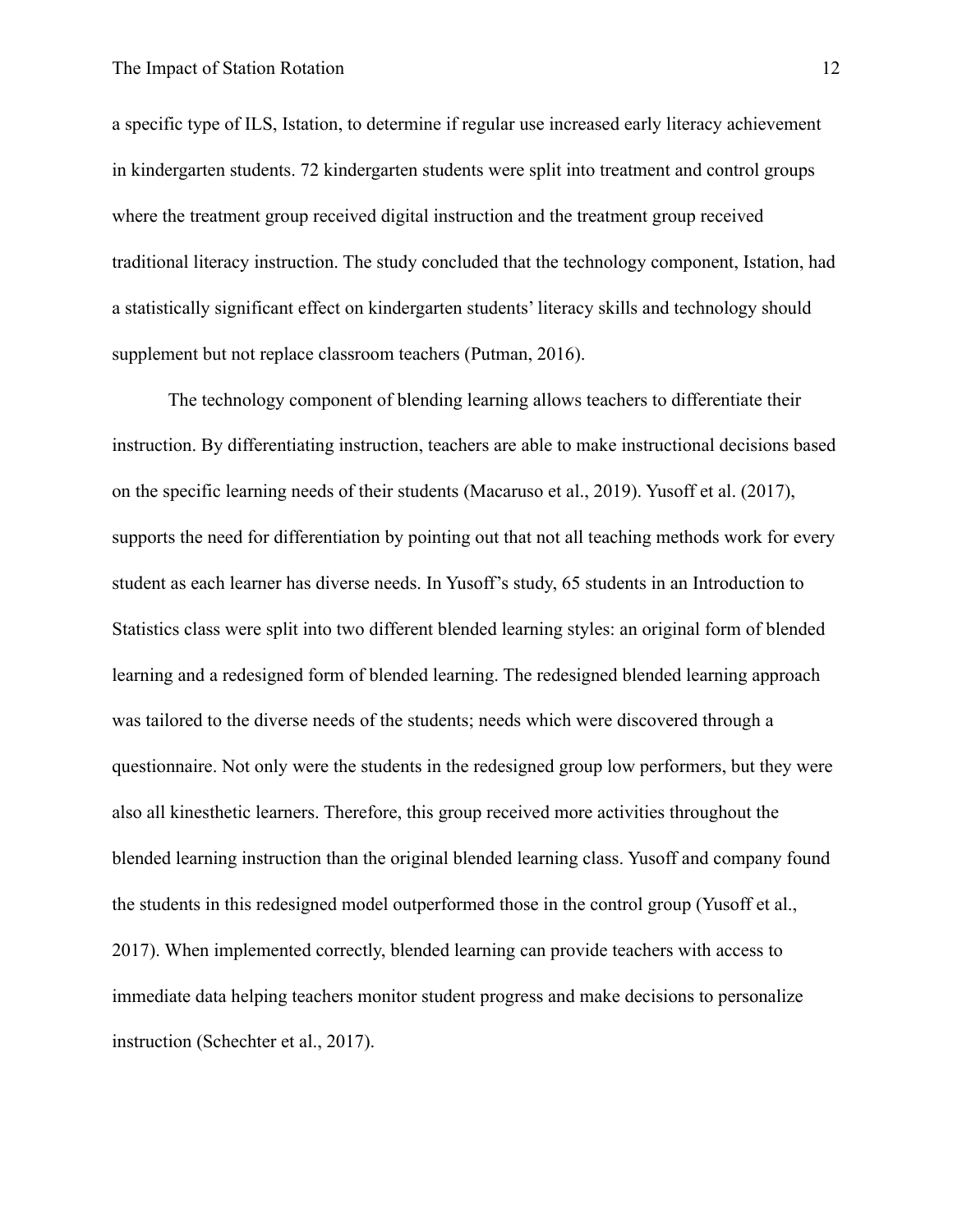#### <span id="page-13-0"></span>**Blended Learning Implementation**

 Hilliard (2015) argues students in a blended learning classroom receive instruction tailored to their skills, progress is monitored, teachers can view real-time data, and most importantly, teachers are properly trained. In Hilliard's qualitative study on blended learning in the collegial classroom, she found it essential for faculty to have timely and continuous professional development and support while implementing blended learning (Hilliard, 2015).

If school districts have support in place to help teachers with blended learning activities, such as technology integrationists and instructional coaches, the obstacles teachers encounter through blended learning can be overcome. Ertmer et al. (2012) discusses the type of support needed for successful implementation of a blended learning environment should include "administrative, technological, professional, and peer" (p. 425). In addition to instructional coaches and technology integrationists, school districts are developing professional learning communities and teachers are being proactive in turning to social networks to learn with their peers (Ertmer et al., 2012).

 In a study by Maxwell and White (2017), five teachers found ways to meet the needs of their students through station rotations. They found that while station rotations look different in each classroom, district support was a key to success for station rotations. A 7th grade language arts and history teacher at the Bella Romero Academy of Applied Technology in Colorado is one of five teachers who were studied. This instructor had been developing a blended learning classroom and mentioned the importance of administrative support: "I have a lot of trust from my administration. Getting to the [the right model] takes a lot of time and building the right school culture" (Maxwell & White, 2017, p. 8).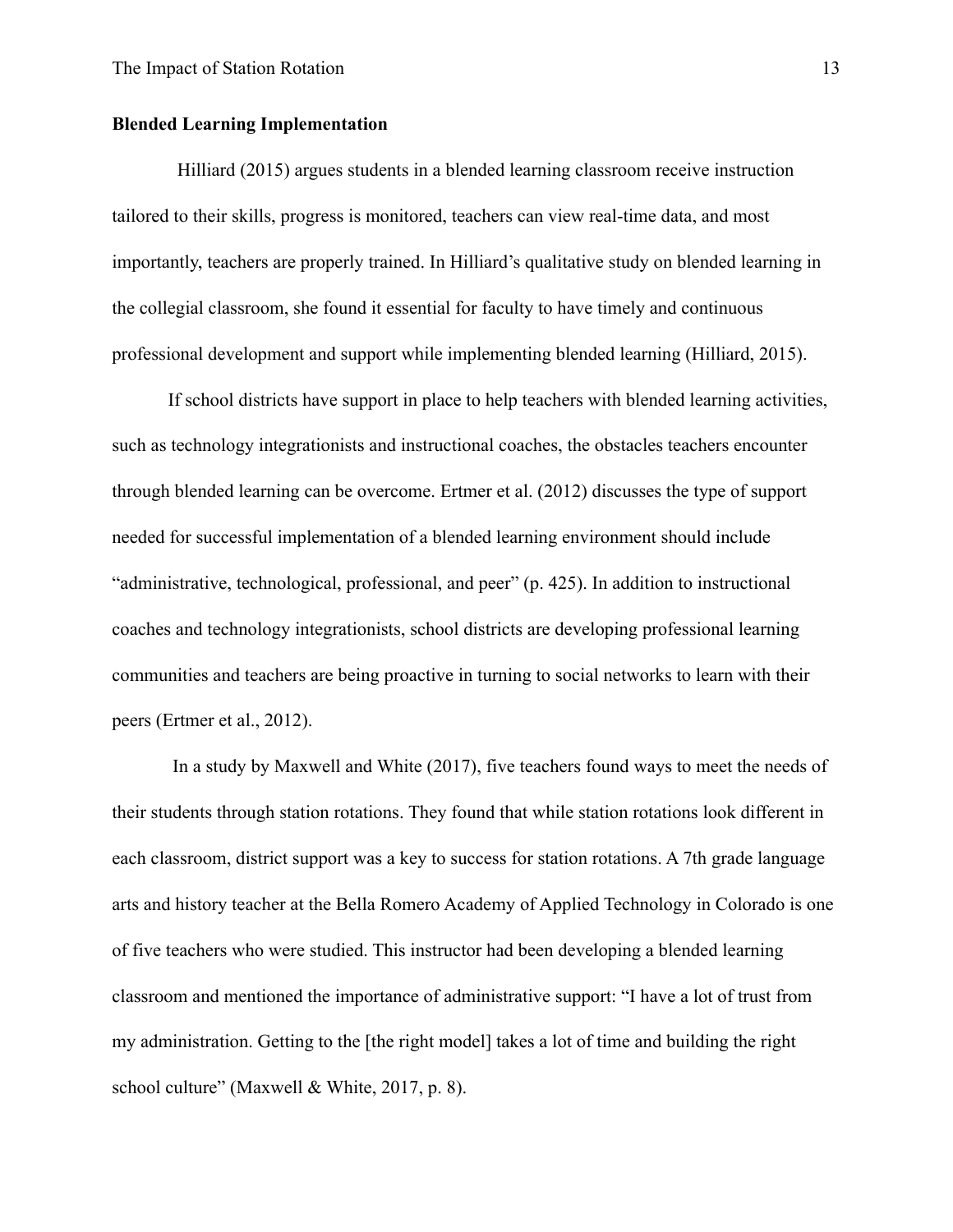Professional development for implementation of new strategies is the catalyst to proper integration. The qualitative study by Ertmer et al. (2012) explains external barriers were more of an issue than internal barriers. The twelve teachers observed in this particular study rated their attitudes and beliefs towards implementing blended learning and technology as a non-barrier. In fact, five of the twelve teachers communicated their attitudes and beliefs were the guiding forces when effectively implementing the technology piece in their station rotation model (Ertmer et al., 2012).

It is clear that the passion and drive for teachers to execute blended learning in their classrooms effectively needs to start with an internal motivation; however, support for teachers is equally important.

#### <span id="page-14-0"></span>**The Teacher's Role in Blended Learning**

Another variable to consider is whether teachers are implementing research-based strategies with fidelity and have been trained properly to apply strategies successfully (Connor et al, 2013; Grey et al, 2020). "Understanding what effective teachers are actually doing in the classroom and how to support sustained effective instruction for all students as they progress through school is a national challenge" (Connor et al, 2013, p. 2).

Grey et al. (2020) provides research pertaining to the preparation of teachers and embracing coteaching to support implementation of blended learning. "The forms of co-teaching most commonly observed where one teach/one assist, station, and parallel teaching" (Grey et al., 2020, p. 299). Another positive is each teacher can focus more intently on their small groups and better prepare material in case of differentiation needs amongst their group members. Students can also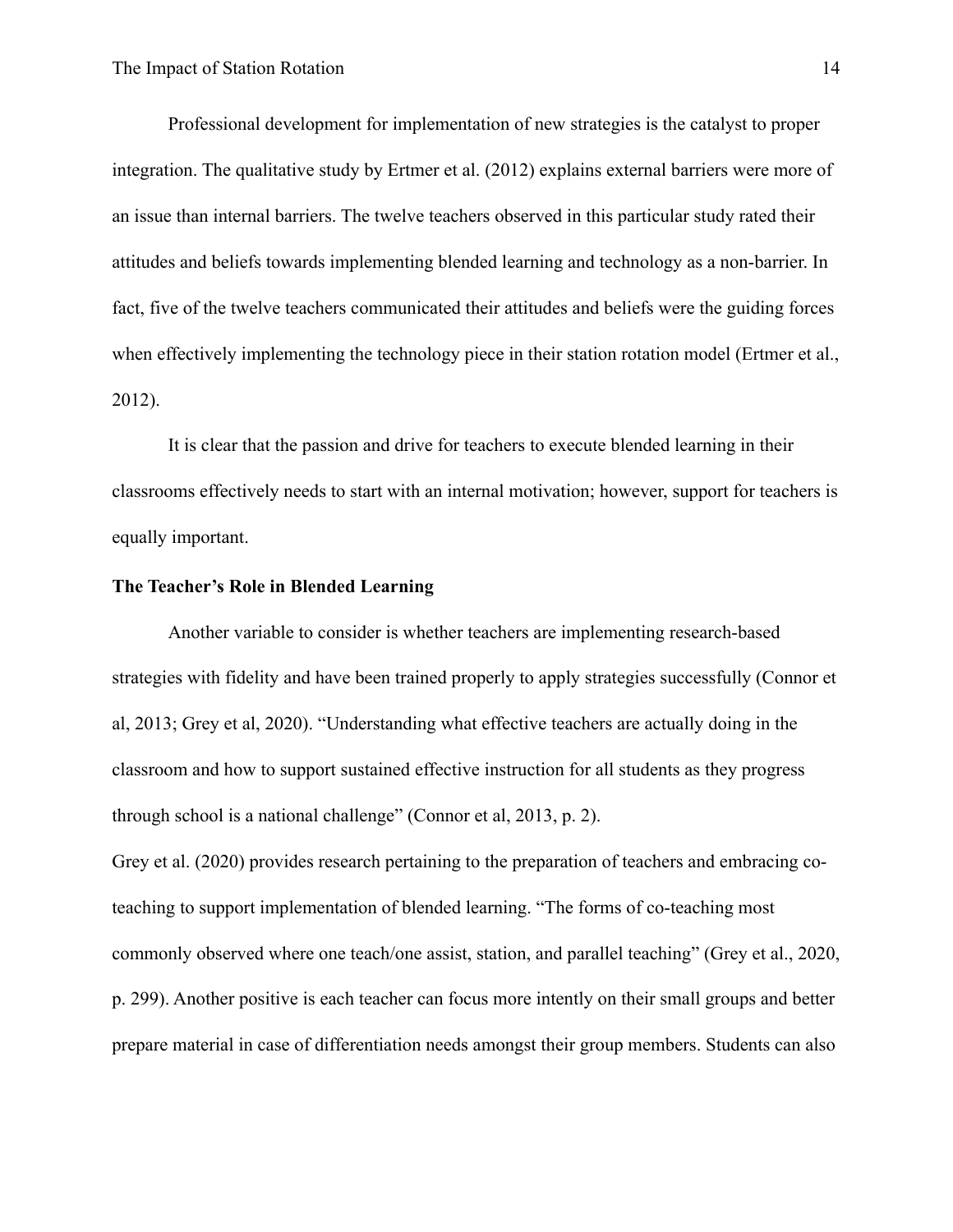benefit from teachers using the small group station as they are able to hear content being explained from two different points of view rather than one (Grey et. al, 2020).

#### <span id="page-15-0"></span>**Blending Learning and Subpopulations**

One major argument for blended learning is the support it offers to English Learners (EL) students and those from low-socioeconomic status (SES) backgrounds. Prescott et al. (2018) mentions being engaged in the blended learning program provides EL and low SES students the opportunity to master reading skills and possibly close the gap with their peers. The results from Prescott's study showed that 5 out of the 6 grade levels made significant gains on a standardized reading test following completion of the blended learning program, and results were even better for EL's. In all but first grade, the gains for EL students were as good as or slightly better than English-speaking students (Prescott et al., 2018).

 Two earlier studies further support these findings. Schechter et al. (2015) studied two first-grade classes and two second-grade classes where one of the classes was assigned to a treatment group and the other class to a control group. One of the main differences between the treatment and control groups was the use of Core5. In the treatment classroom, students used the online program as a center activity following a rotating schedule. In contrast, the control classroom remained engaged in regular ELA instruction. Over the course of approximately eight months, results indicated that "treatment students demonstrated gains that were significantly higher than gains achieved by the control students, particularly in the area of reading comprehension. An ELL sub-sample displayed even greater gains than the group as a whole" (Schechter et al., 2015, p. 194).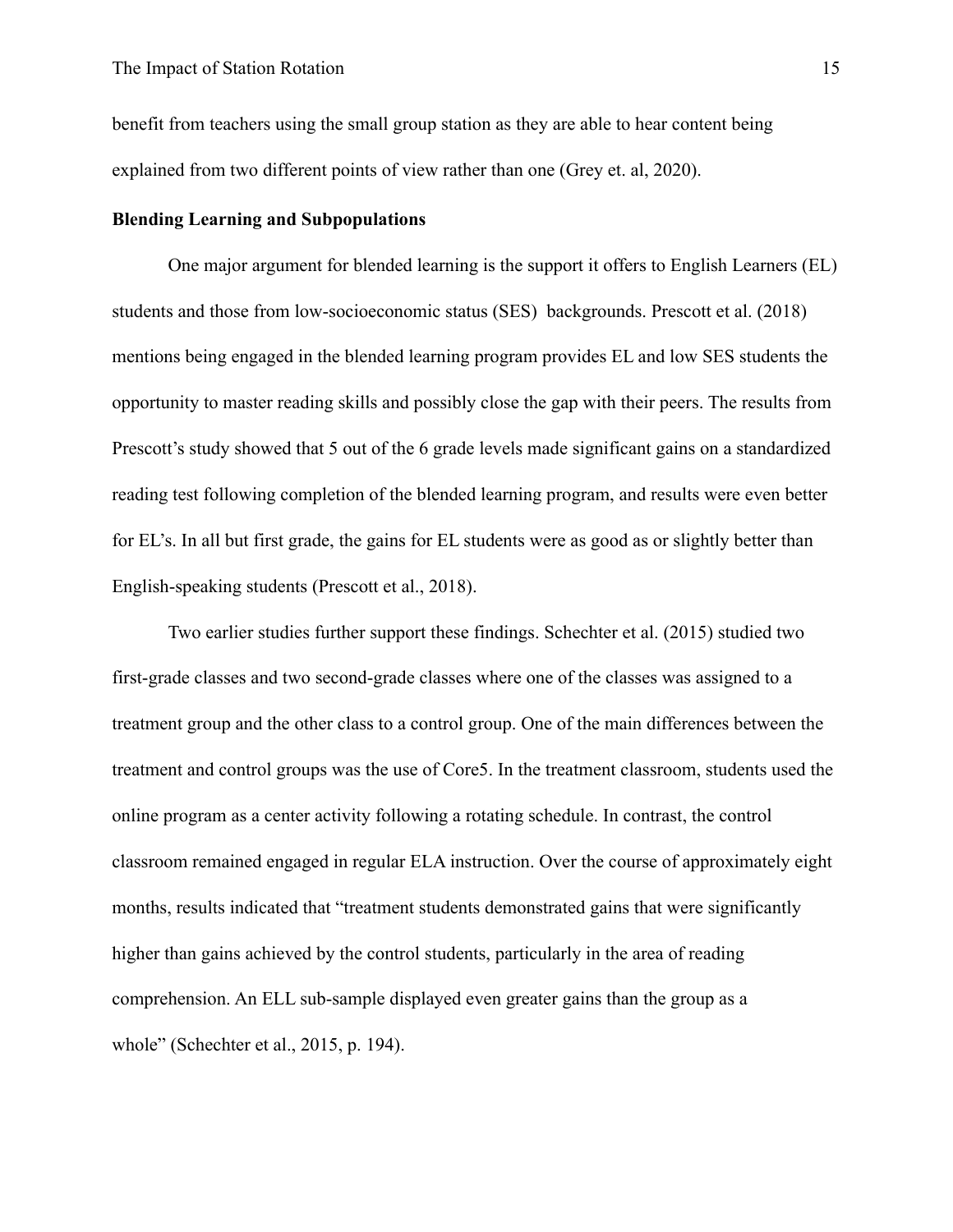Another study was conducted in 2015 with second grade students from a California Title I school. During the 2014 school year, this school's demographics included 96% Hispanic, 77% EL, and 93% socioeconomically disadvantaged students (Wilkes et al., 2015). Among the second grade students in the treatment group, Core5 was used as the intervention part of the ELA curriculum. The beginning of the study showed 84% of the intervention students were one or more grade levels behind. At the end of the study, 29% had reached end-of-year benchmarks in Core5, while an additional 41% were working at their grade level (Wilkes et al., 2015). Even though this study was conducted for less than half a school year and was limited to one grade level, the results suggest a blended learning approach can lead to significant improvements in reading skills.

Other studies have attempted to address the limitations of small sample sizes. One study opened their research to consider the impact of Core5 on kindergarten students. According to Wilkes et al., 2020, kindergarten and first grade students in an urban district were split into treatment and control groups so they could determine if students in schools using Core5 perform better than students receiving instruction in a traditional setting. The study found the implementation of Core5 contributed to better reading gains (Wilkes et al., 2020). Marcaruso, Wilkes, and Prescott's (2020) study showed a similar finding in a large population of 3721 students split into treatment and control groups. Their findings concluded blended learning can support reading skill development and the technology component (Core5) also strengthens reading development when compared to a traditional classroom.

Early elementary students, who were classified as low SES and used Core5 showed greater gains than students in a control group on a standardized reading test. Over a three-year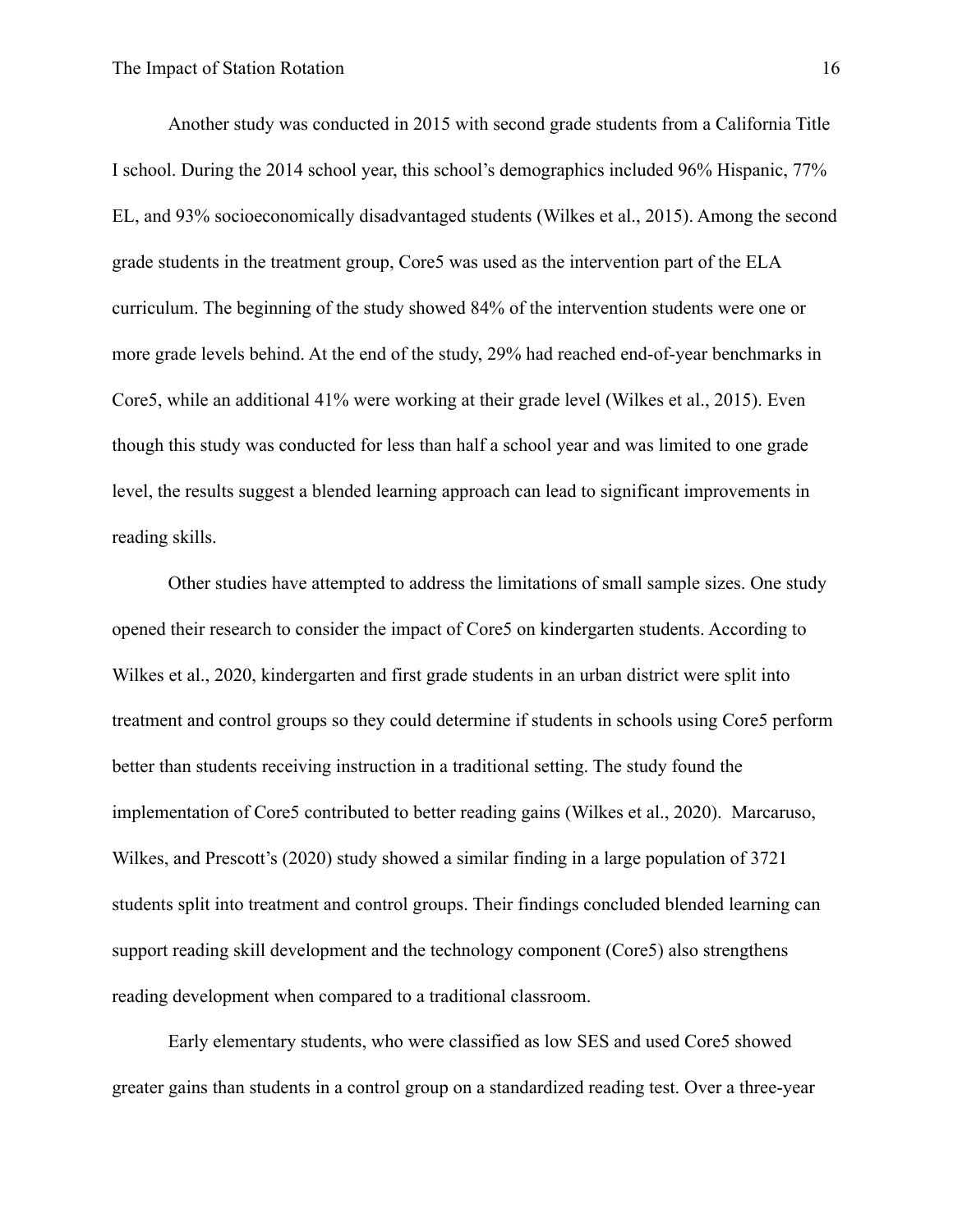longitudinal study, (Macaruso et al., 2019) reports "mean performance on the standardized reading test improved 10 standard score points from the fall of kindergarten (Year 1) to the fall of second grade (Year 3)" (p. 14). This study further emphasizes the impact Core5 had on low performing kindergarten students as "nearly all performers scored in the average range or better by the end of second grade" (p. 14).

#### <span id="page-17-0"></span>**Blended Learning Obstacles**

Educators must survey the needs of their students before deciding which blended learning model is best suited for them: rotation, flex, a la carte, or enriched virtual (Clayton Christian Institute, n.d.). Just as teachers survey the most effective blended learning model, they also need to be vigilant of the technology they are implementing and realize not all students are going to be engaged. O'Bryne & Pytash (2015) emphasize the importance of technology choice:

It should be noted that simply by adding technology to instruction does not mean that all learners will be motivated or engaged. Integrating technology into the classroom should not drive instructional decision making; rather, pedagogical goals and objectives should determine whether a hybrid model is the best instructional design. (p. 138)

Butcher (2016) also mentions technology challenges of blended learning by listing obstacles of infrastructure within the institute and student detachment from learning because of screen distractions. A study by De Jong, Savin-Baden, Cunningham, and Verstegen discuss six issues to designing blended learning activities and one of the mentioned challenges is technology know-how (as cited in Yusoff et al., 2017). It is important for a teacher to weigh the pros and cons of any technology component they may add to their station rotation model as well as modeling appropriate use and laying out expectations of technology usage within their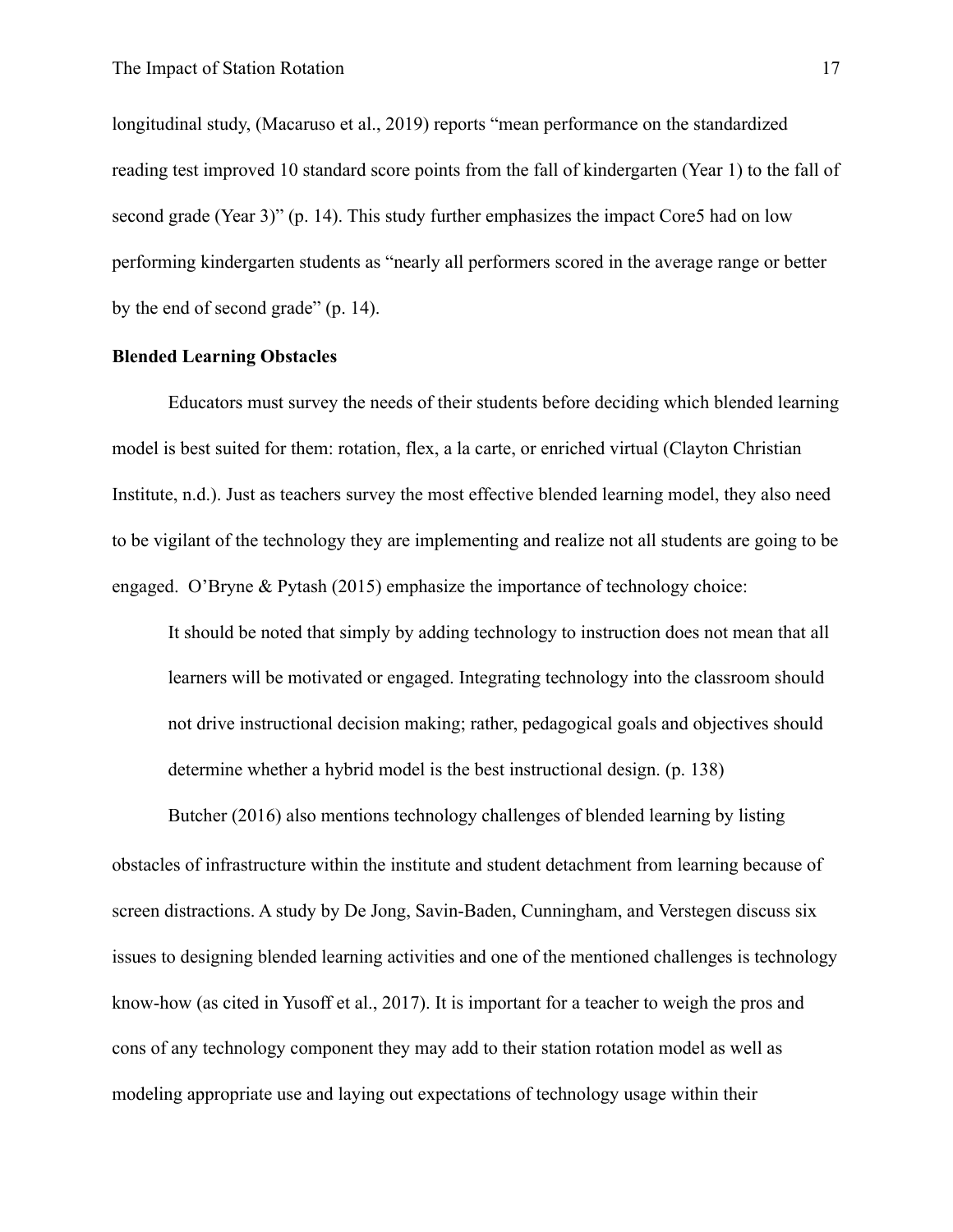classroom. By communicating expectations and modeling appropriate use, teachers can facilitate a smooth transition to blended learning.

Outside of the technology aspect of blended learning, another drawback is the amount of time required of teachers to develop their course content. The added responsibilities of blended learning include: "re-examining course goals; developing online and face-to-face activities that are integrated and aligned with the goals; finding ways to assess students' understanding and mastery of the course material; and creating ways for students to interact" (Kenney  $\&$ Newcombe, 2011, p. 46). According to Kenney and Newcombe, incorporating blended learning was beneficial to the learning process, but the amount of time added due to professional development and grading became overwhelming. Therefore, it is imperative there is adequate assistance in place for teachers wanting to integrate blended learning.

#### **Gaps in the Research**

Although many resources provide vital information about the importance of blended learning in the reading classroom, there is one area lacking solid feedback. In all of the resources discussed thus far, it is difficult to find a study examining how the station rotation model using Lexia Core5 affects second grade FastBridge comprehension and fluency test scores. Sources have mentioned incorporating a curriculum that ties Lexia Core5 as a station and increased test results, but no research has been done or reported on whether these increase second grade scores on the FastBridge test. This may be an area that will take more time and research.

Another necessary area of research is finding strategies to implement blending learning with limited resources. The studies presented in this review come from educational settings where support and resources are readily available. To further support the argument for blended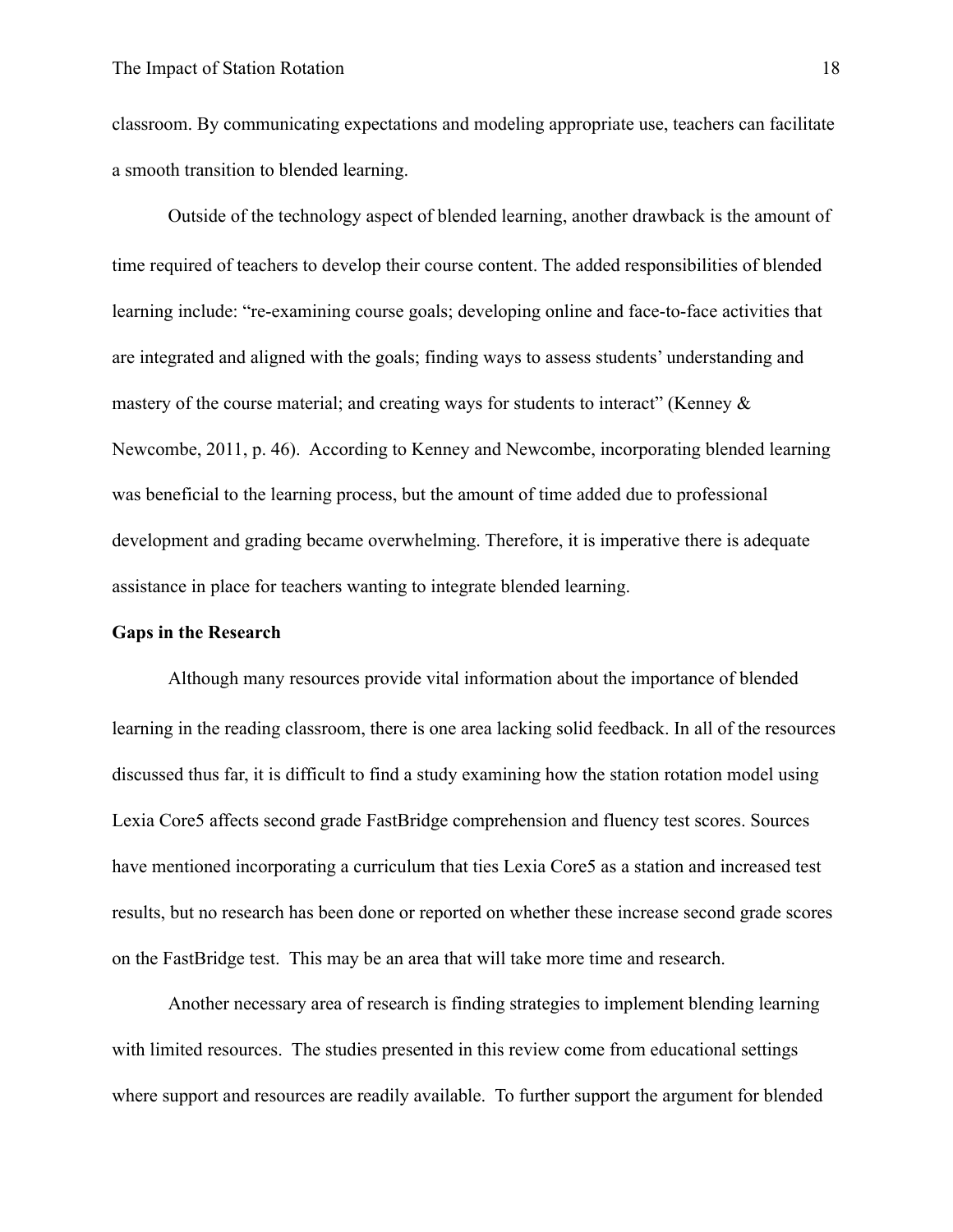learning, additional studies will need to be completed that address strategies for adopting blended learning with limited support (Kenny & Newcombe, 2011).

#### <span id="page-19-0"></span>**Future Directions**

The studies mentioned have looked at impacts of blended learning over a school year as well as a longitudinal study. These studies have focused on the early elementary grades and secondary education. It would be interesting to research the benefits for students in the upper elementary grades, middle school, and high school grades. Another factor affecting longitudinal studies is summer slide (Macaruso et al., 2019). This is especially true for low-performing students. Summer slide was a factor to consider in the longitudinal study mentioned (Macaruso), but future studies are needed to investigate if summer learning programs can mitigate the effects of summer slide.

Whereas it is encouraging to see the impact blended learning has had on subpopulations, such as EL students and low SES students, it is important to remember some of these results come from studies with a low sample size. As more research is conducted, the case for blended learning approaches as a means to improve student participation, preparation, and understanding can be strengthened.

## <span id="page-19-1"></span>**Methods**

#### <span id="page-19-2"></span>**Participants**

This action research study took place within a second grade classroom in a small northwest Iowa district in Sioux County. The 2019 Department of Education District Summary states there are 609 students enrolled in grades K-12 in this district. A demographic breakdown of students affirms 72.7% of students are white, and 25.6% are Hispanic. Of the student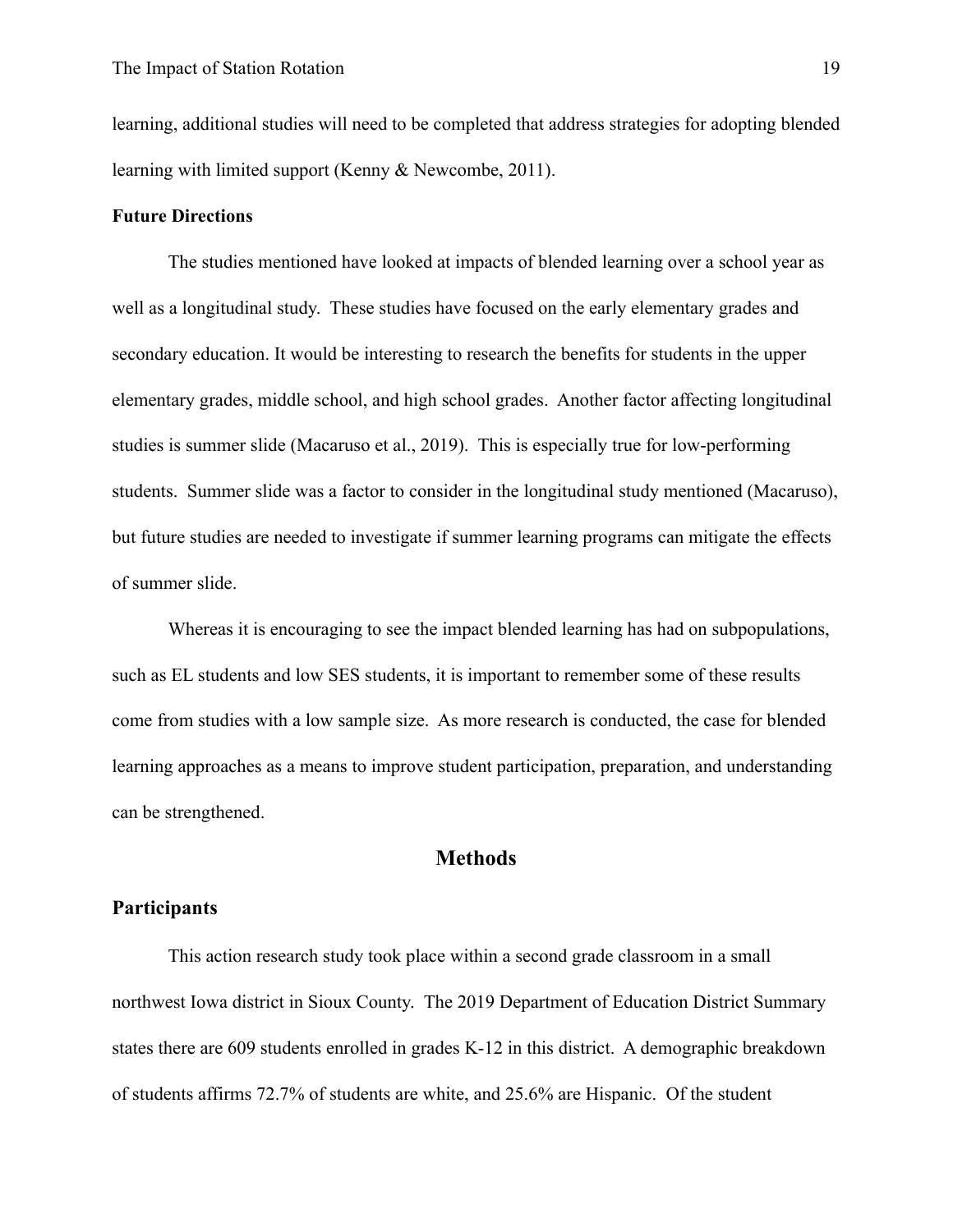population 14.3% are EL students, and 36.8% of students are considered low SES (Iowa Department of Education, 2019). The treatment classroom consisted of fifteen students: 8 boys and 7 girls. The control group had sixteen students: 9 boys and 7 girls. Within the fifteen students in the treatment group, there were 5 EL students and 3 Title 1 reading students. The control group consisted of 6 EL students and 4 title 1 reading students.

#### <span id="page-20-0"></span>**Intervention**

The Early Literacy Implementation (ELI) legislation in Iowa requires teachers in grades K-3 to provide students with a 90-minute reading block. In addition to these 90 minutes, classrooms must also implement a 30-minute intervention time for students (Early Literacy Implementation, 2018). In this particular second grade classroom, the blended learning station rotation model was incorporated into the 120 minutes of reading. The reading block began with a 25-minute lesson from the teacher on a comprehension skill or reading strategy for a particular week. After students were provided direct instruction, they moved into their first station rotation. The three twenty-minute stations included additional direct instruction from the teacher on skills, a hands-on activity that could be completed individually or with a partner, and the online component of Lexia Core5. Following the first 20-minute station, students moved into another 20-minute station. At the conclusion of the second station, students received a 10-minute whole class phonics skill lesson. Following the direct instruction, students moved into their final 20 minute station. This was followed by a five-minute wrap-up or conclusion led by the teacher. One particular goal in executing the station rotations was to keep students from working independently for more than two stations in a row. Therefore, the 10-minute phonics lesson was incorporated between rotations two and three. (See Table 1 below.)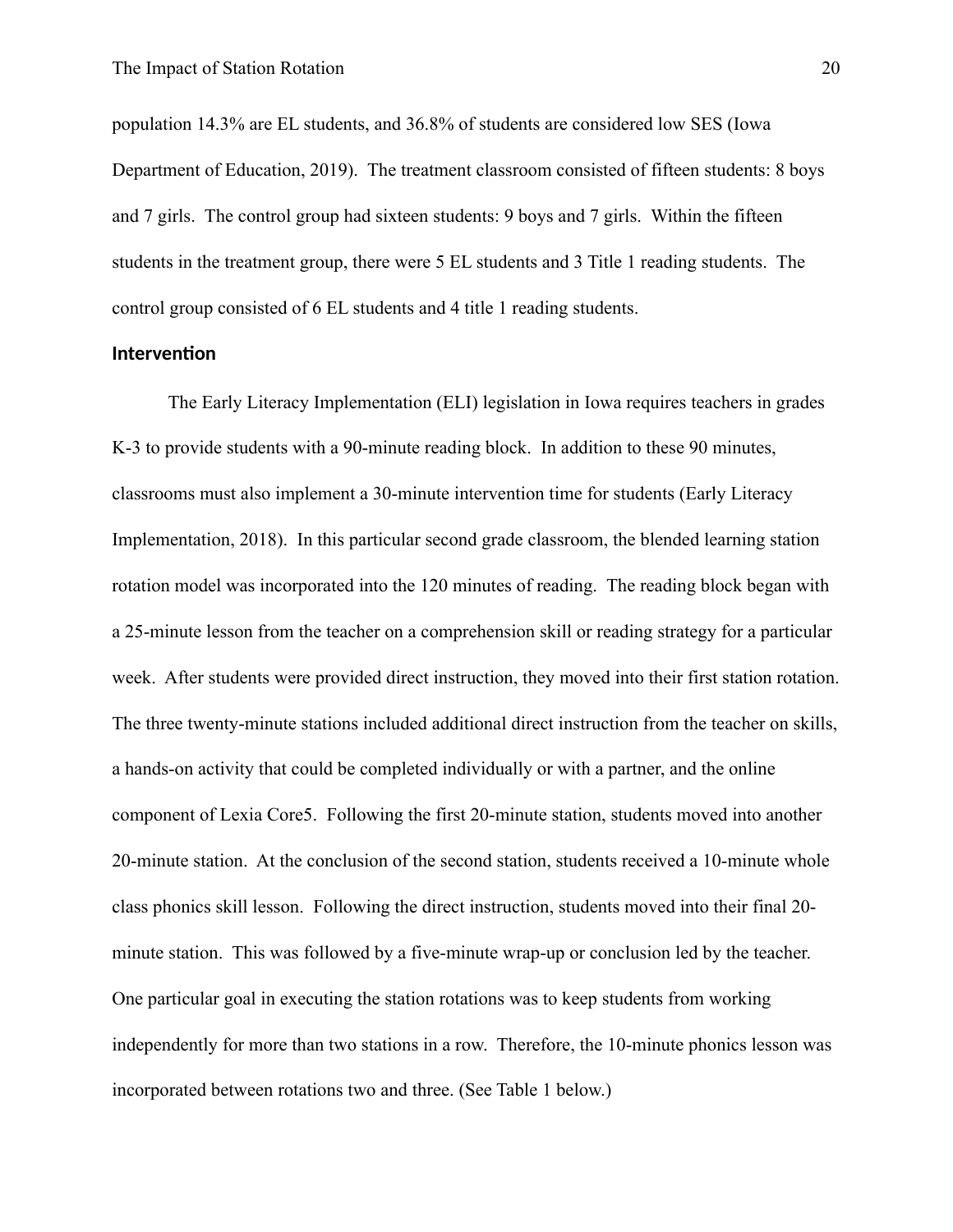## <span id="page-21-0"></span>**Table 1**

*2nd Grade Station Rotation Schedule*

|                                      | Group 1                                 | Group 2     | Group 3     |  |
|--------------------------------------|-----------------------------------------|-------------|-------------|--|
| <b>Whole Group</b><br>$8:15-8:40$    | <b>Whole Class</b>                      |             |             |  |
| <b>Rotation 1</b><br>$8:40-9:00$     | Small Group                             | Lexia Core5 | Word Work   |  |
| <b>Rotation 2</b><br>$9:00-9:20$     | Word Work<br>Small Group                |             | Lexia Core5 |  |
| <b>Phonics Lesson</b><br>$9:20-9:30$ | <b>Whole Class</b>                      |             |             |  |
| <b>Rotation 3</b><br>$9:30-9:50$     | Lexia Core5<br>Word Work<br>Small Group |             |             |  |

Once the 120-minute reading block was implemented, the focus turned to the intervention time. Students were placed in ability groups based on the FastBridge assessment scores given in September. Second graders identified as non-proficient in fluency received the most attention during the intervention time. Students who did not demonstrate proficiency on the CBMr FastBridge fluency screener experienced weekly progress monitoring in addition to engaging in an intervention specific to fluency called Six Minute Solution.

Second graders began adapting to the station rotation model and used stories from the existing curriculum in order to obtain training in the station rotation model. The training portion was extremely important for the students to grasp this approach and experience success. The training period provided both the teacher and students the confidence to successfully execute the station rotation model.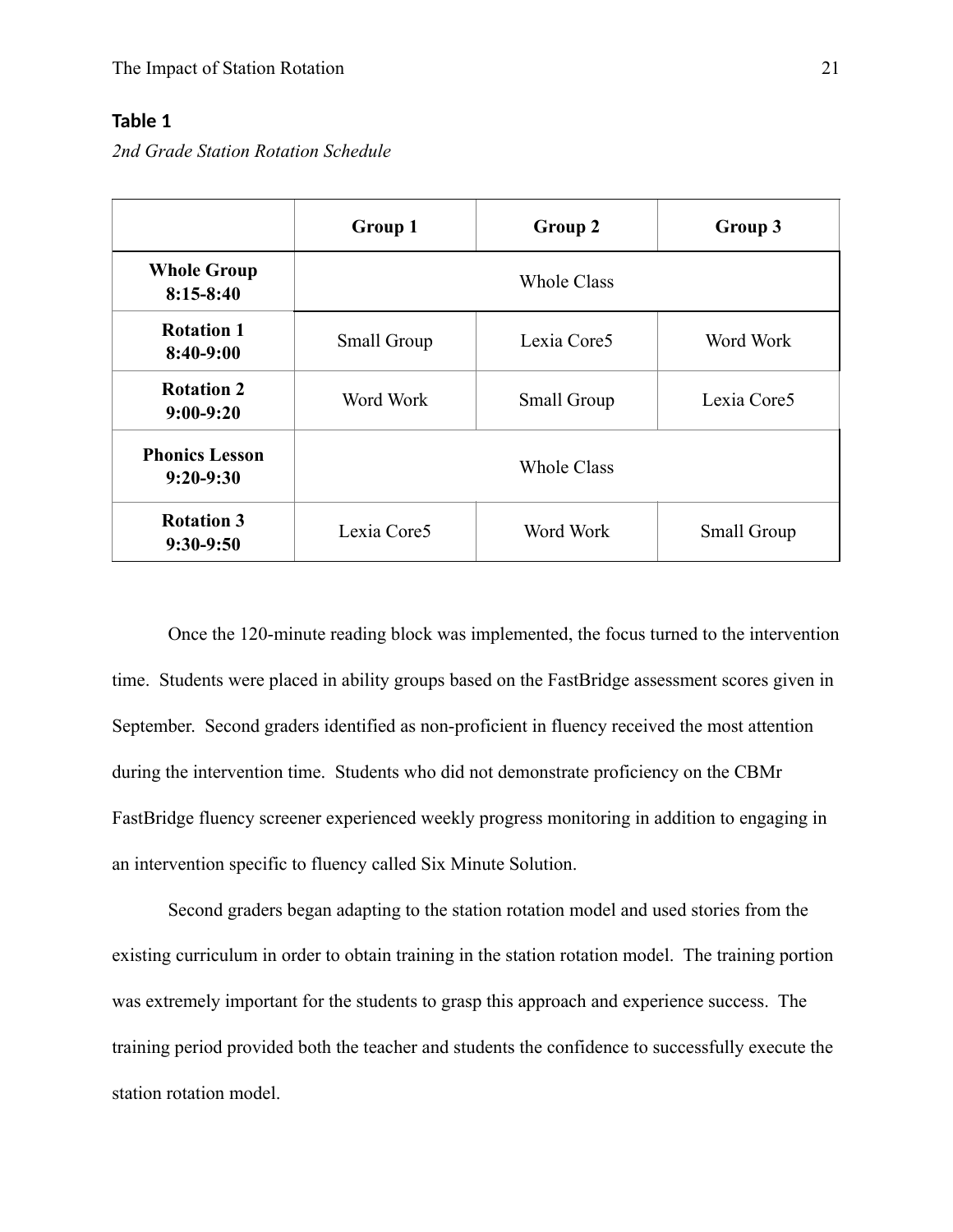#### <span id="page-22-0"></span>**Measurement and Data Collection**

It was the goal of this action research to collect data from FastBridge and Lexia Core5 (Core5) over the course of five months, October 2020 through February 2021. FastBridge is the state of Iowa approved screener used three times each year: September, January, and April. FastBridge is an endorsed assessment used for instructional decision making (Illuminate Education, 2020). In this study, FastBridge data was collected as quantitative data. Because the 2019-2020 school year was shortened due to COVID-19, the school district administered the FastBridge assessment later in September than normal in hopes of providing teachers more time to work with students. This assessment provided teachers a report showing whether students were proficient in reading comprehension and fluency. FastBridge data was collected in the fall before full execution of the station rotation model and was collected again in the winter after approximately 12-13 weeks of full implementation. FastBridge was chosen as a screening tool since it shows evidence of validity and reliability. The reliability coefficients "show promise for producing little test error" (Christ, 2015, p. 20). Four types of validity were considered with the FastBridge assessment: content, criterion, predictive, and discriminant validity. The validity of FastBridge assessments in reading is supported with current research and is an ongoing process (Christ, 2015).

In addition, second grade students took a placement test through Core5 during the first week of this school year (August 25). This online placement test determined what grade level students would begin at based on their current mastery of skills. Core5 is a structured platform providing students with individualized instruction. According to Schechter et al. (2017), Core5 "is an adaptive program for Pre-K through grade five comprising student-directed online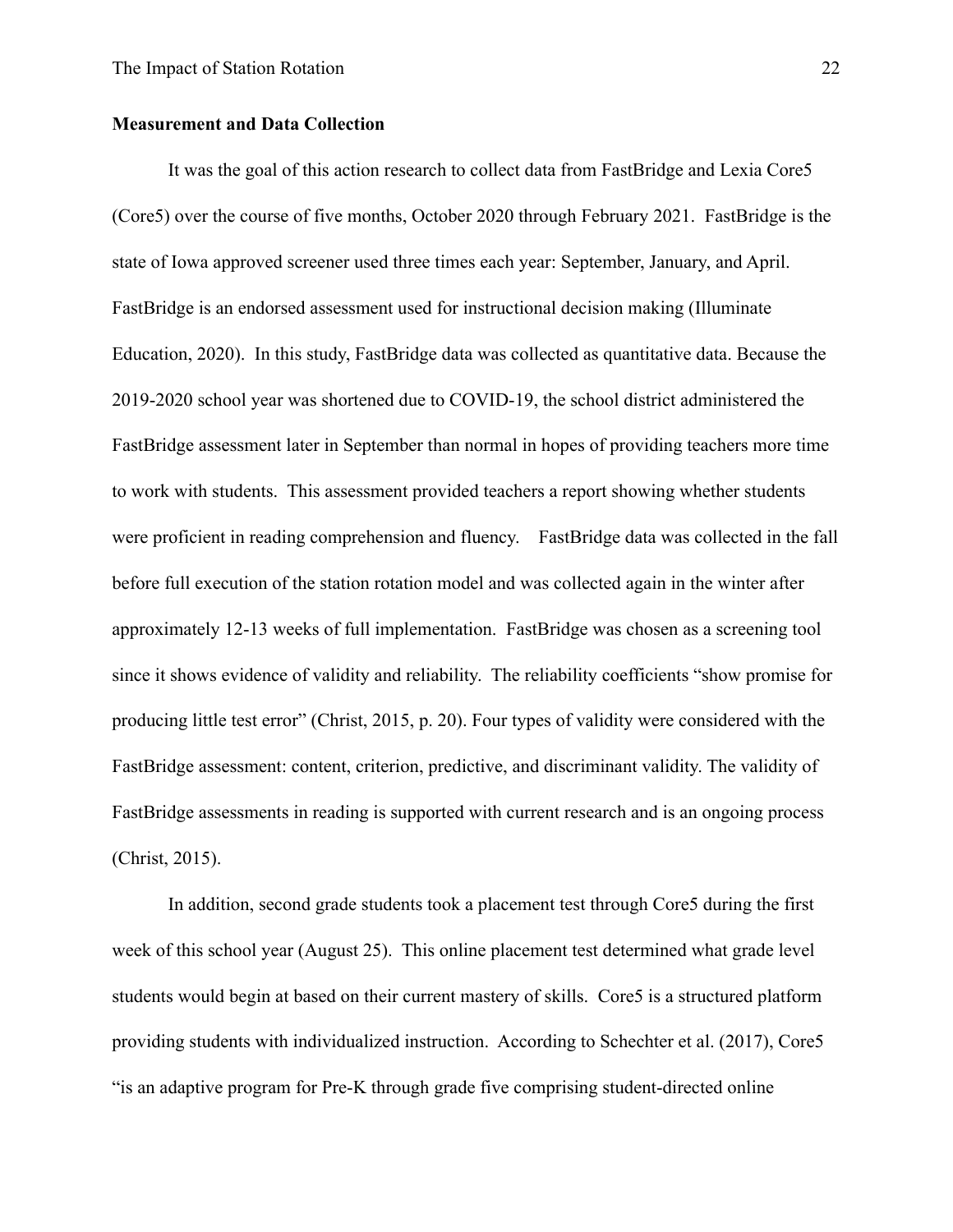#### The Impact of Station Rotation 23

activities and teacher-implemented offline lessons and enrichment activities" (p. 561). The program is designed to address the six areas of reading: phonological awareness, phonics, structural analysis, fluency, vocabulary, and comprehension (Macaruso et al., 2019). Core5 includes online activities and progress monitoring along with teacher-led lessons and paper-andpencil tasks for independent work (Prescott et al., 2018). Core5 was chosen as a reading program because it is located under the Evidence for ESSA as a "Strong" program for students in grades K-8 (Lexia Learning, 2020). It provides teachers with differentiated instruction and support in the classroom. As the website states, "Lexia's research-proven program provides explicit, systematic, personalized learning in the six areas of reading instruction, targeting skill gaps as they emerge, and providing teachers with the data and student-specific resources they need for individual or small-group instruction" (Lexia Learning, 2020).

Mills (2018) states, "adapt rather than adopt curriculum materials" (p. 133). Test questions at the conclusion of each story were teacher-created and included the skill(s) being addressed for the week so scores from the tests were collected along with the skills mastered. Unfortunately, because these assessments were teacher made, there is no information available on the validity or reliability of this piece of data.

One independent variable in this study is the use of blended learning, more specifically the station rotation model. One goal in this study is for 2nd grade students' FastBridge test scores to increase through the administration of this classroom approach. Two dependent variables in this study include FastBridge test scores and 2nd grade Core5 skills. FastBridge test scores are measured as proficient or non-proficient. The number of skills mastered on Core5 are measured as increasing or staying the same. See Appendix A and B for sample items.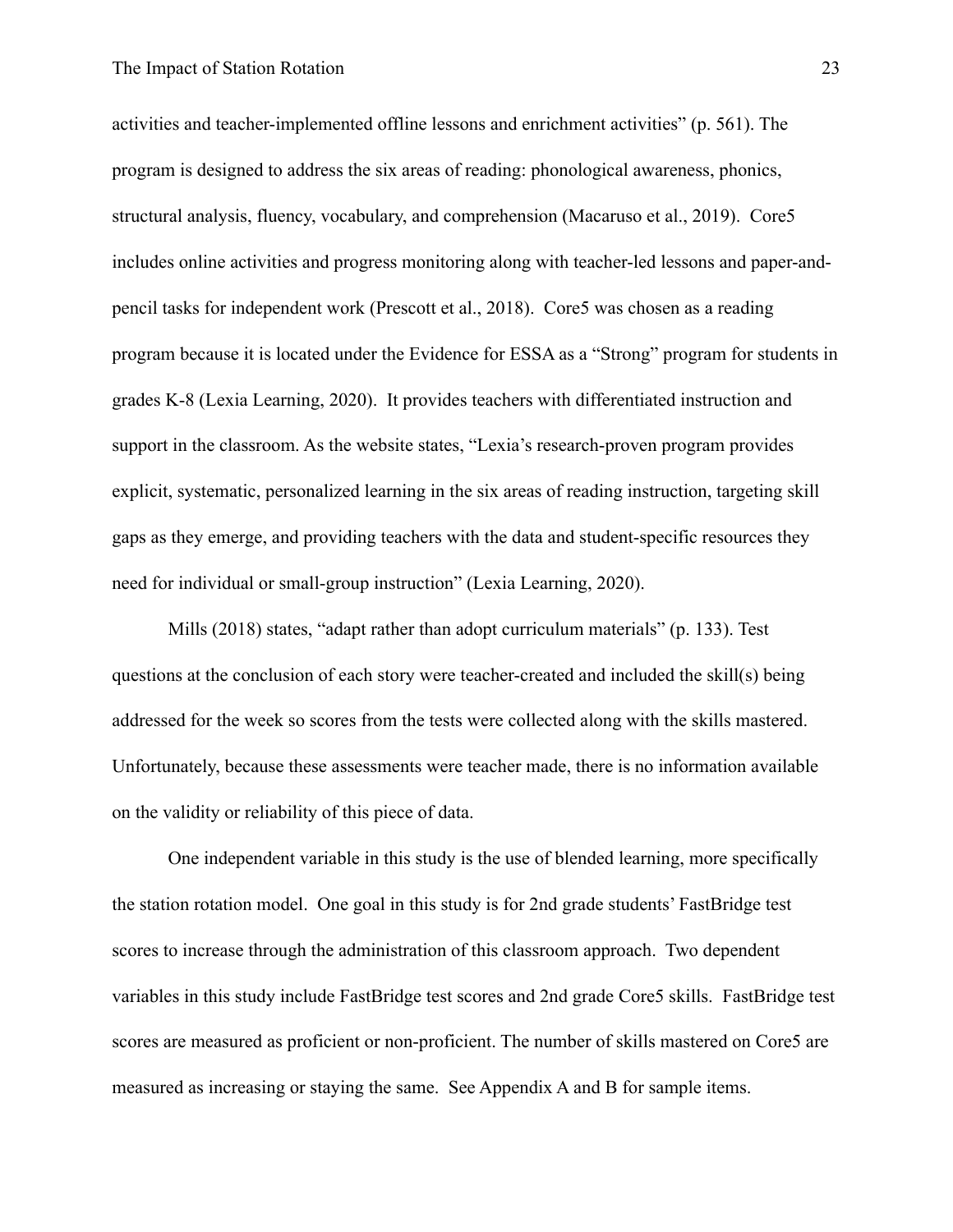One item to note is that the blended learning model included the use of online learning and in this study, the online component was the Core5 program. Core5 was used to provide quantitative data. Its results provided a breakdown of skills students are working on as well as individualized strengths and weaknesses. Data was automatically collected in Core5 and analyzed weekly to determine if students were in need of intervention lessons during Reading I & E time.

Another dependent variable in this study is specific student needs. Since the blended learning approach provides an environment for individualized learning plans for students, data was collected through FastBridge and Core5 in order to determine if the station rotation model improved test scores and Core5 skills. Analysis of the aReading (comprehension) scores and CBMr (fluency) scores from FastBridge reading tests displayed the effects of blended learning.

Along with these quantitative measures, qualitative data was collected to describe the station rotation model as well as help others understand the classroom routine. This data was collected throughout the months of implementation from the cooperating teacher, the researcher, and an instructional coach. The instructional coach took notes as a passive observer as they were present only to observe the structure of the reading block. In order to ensure validity, all observers listened frequently, talked little, wrote early, recorded accurately, and reported fully (Mills, 2018).

#### <span id="page-24-0"></span>**Review Board**

This action research project involved people as participants, but it also met the three criteria to qualify for an exemption. First, the research posed minimum risk to the participants, who were second grade students. Students were not asked to participate in ways differing from a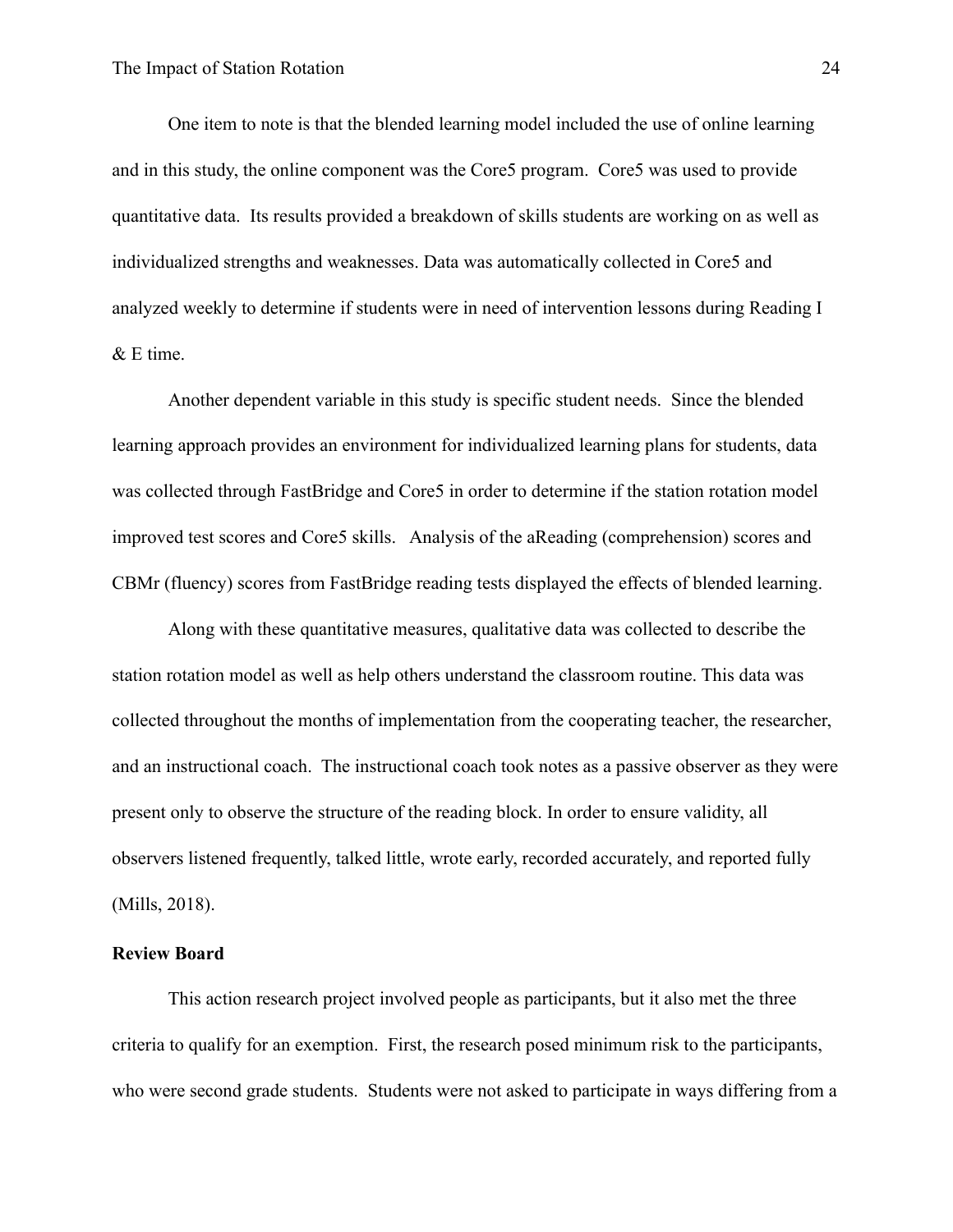normal school day. Second, the research was conducted in a local elementary school; more specifically, in second grade. Finally, all students had access to an online learning platform called Lexia Core5 and were placed in small groups throughout the research (Electronic Code of Federal Regulations, 2018). The data collected was used at parent-teacher conferences to show parents areas of strength and areas for improvement with their students.

#### **Findings**

#### <span id="page-25-0"></span>**Quantitative Data Analysis**

The purpose of this research was to determine if the implementation of the station rotation model helped increase FastBridge test scores and helped students meet 2nd grade skills in Lexia Core5. The results were measured by using the aReading (comprehension) comprehensive score and the CBMr (fluency or words per minute) score on the FastBridge reading test. This study took place over a 15-week period and assessed two classrooms of second grade students: the treatment group and the control group.

The students in the treatment group had an average score of 478.8 in the fall on the aReading test. The target score for the 2nd grade aReading test in the fall was 469. Students in this same group had a mean score of 489.3 in the winter with the target score being 481. On average, this group increased 10.5 points from the fall to the winter. Students in the control group had a mean score of 477.1 on this same test in the fall and scored 486.1 in the winter. The control group showed growth as well with a mean increase of 8.9 points. A summary of these results can be seen in Figure 1.

## <span id="page-25-1"></span>**Figure 1**  *FastBridge aReading Comparison*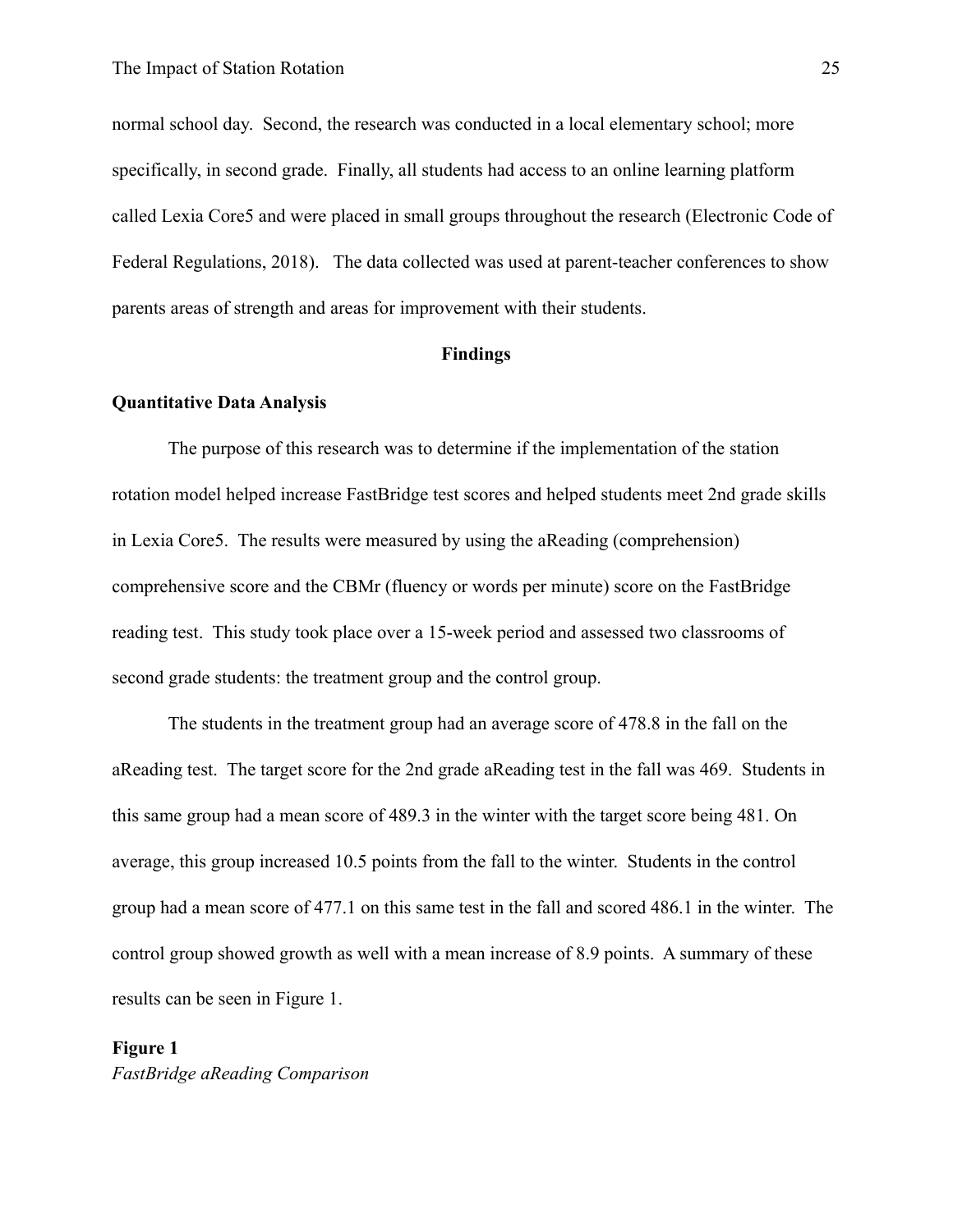

The CBMr or Fluency test was also administered to students in both groups. Students in the treatment group had a mean score of 77.3 words per minute in the fall and increased to 104.8 words per minute in the winter. In the control group, the fall mean score was 66.5 words per minute and the winter average score grew to 95.4 words per minute. (See Figure 2.) The target or goal was 56 words per minute in the fall and 84 words per minute in the winter. The FastBridge assessment benchmark for growth is an increase of 28 words per minute from fall assessment to the winter exam. Overall, the treatment group showed an average growth of 27.5 words per minute, with 7 out of 15 students meeting the growth goal.

<span id="page-26-0"></span>**Figure 2** 

*FastBridge CBMr Comparison*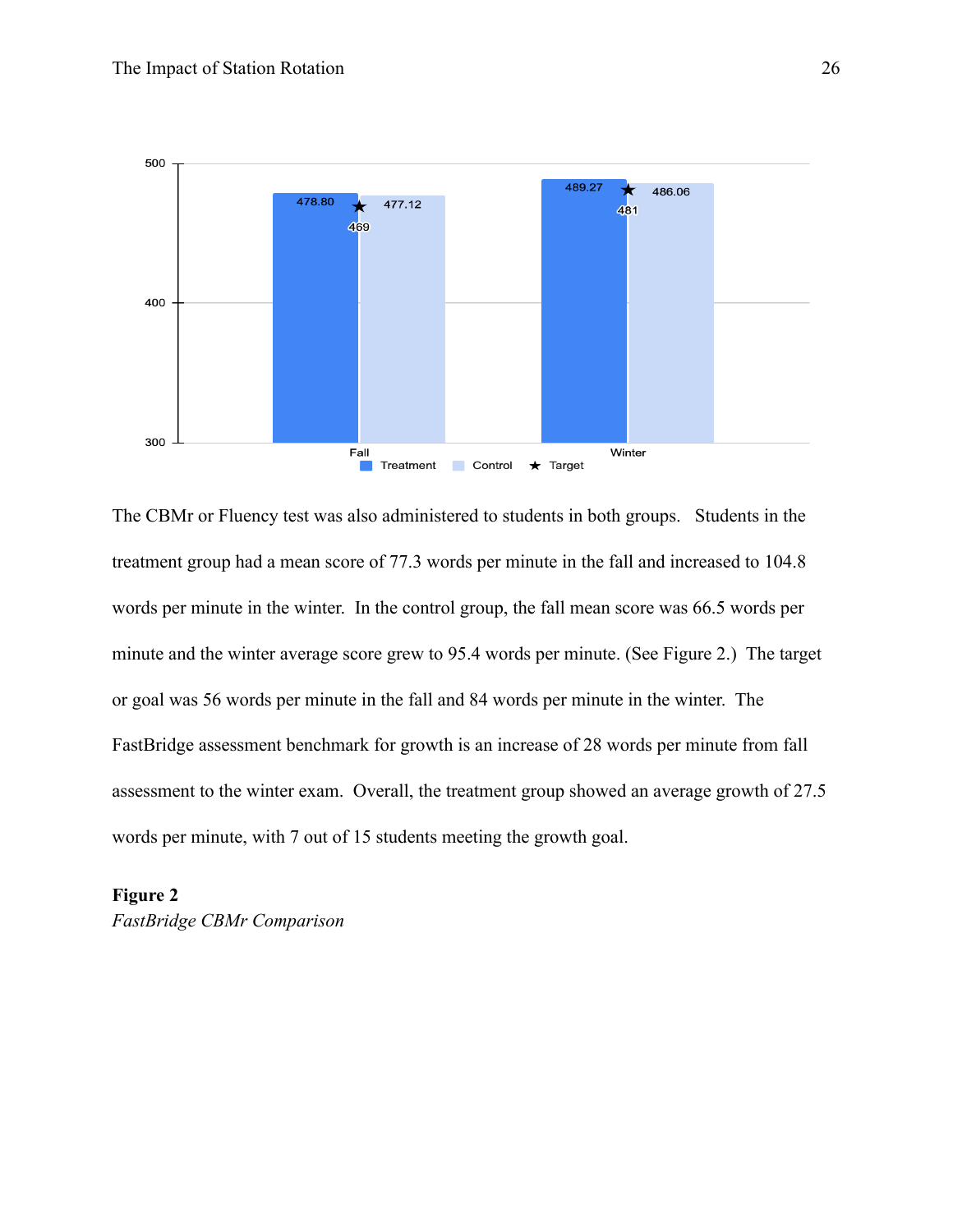

The classroom teacher and researcher added an intervention during the station rotation block for students who fell below the target score of 56 in the fall on the CBMr fluency test. The intervention was Six Minute Solution and was administered by a paraprofessional four days a week. In the treatment classroom, three students scored below the target score in the fall (see Figure 3) and shortly afterwards began the Six Minute Solution intervention. After approximately 13 weeks applying the intervention, students were tested again. The three students in the treatment group who were consistently practicing fluency made significant gains. Student A read 53 words per minute (wpm) in the fall, 3 wpm below target. However, in the winter, student A read 91 wpm, 7 words above the target score of 84. Student B read 50 wpm in the fall and increased to 88 wpm by winter. Student B went from 6 words below target to 4 words above target in that short time. Finally, student C read 27 wpm in the fall and showed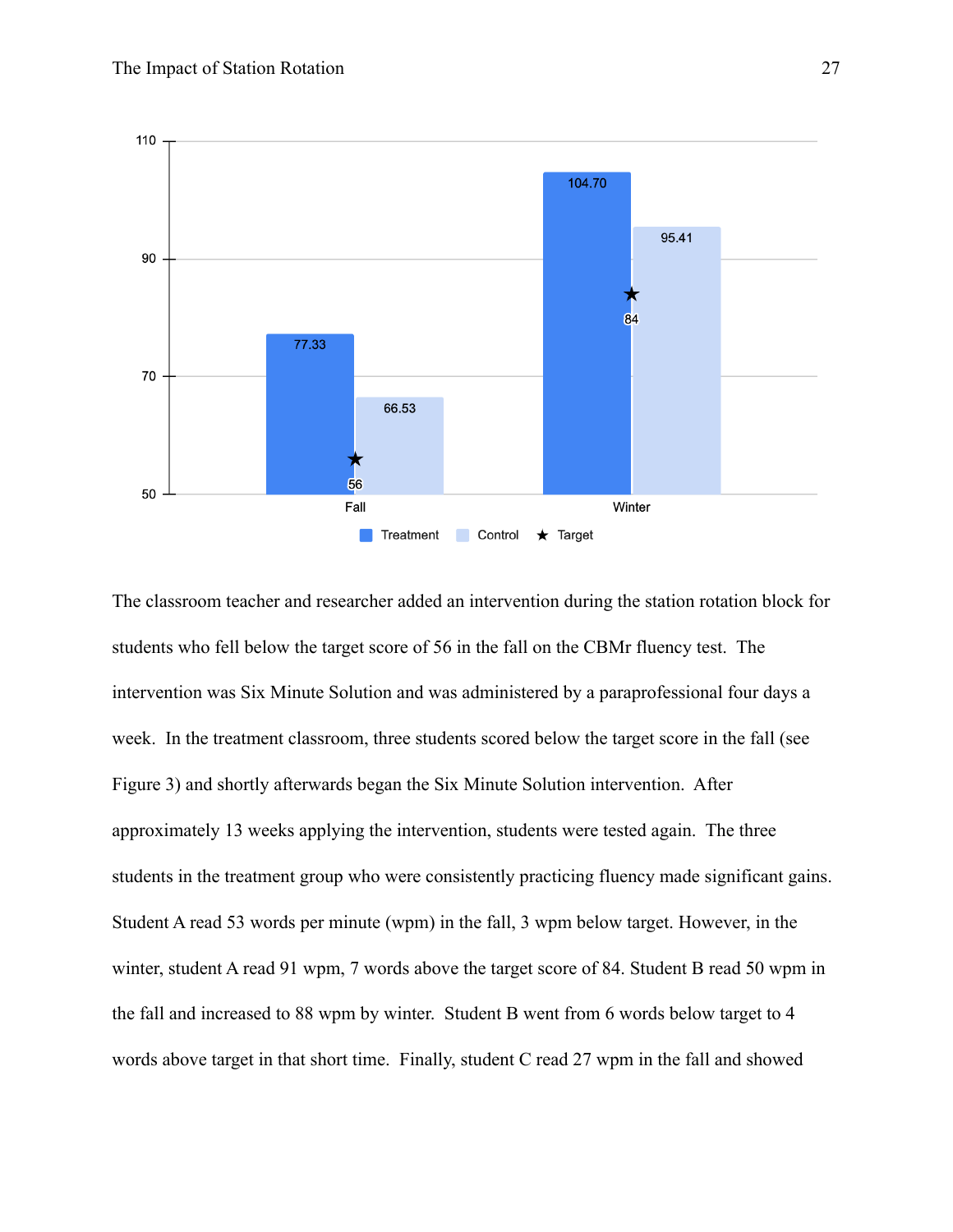growth of 33 wpm by winter arriving at 60 wpm. Whereas student C did not reach the winter reading target, they still met the growth goal of 28 wpm.



#### <span id="page-28-0"></span>**Figure 3**

*Fluency Intervention Group Comparison*

At the beginning of the year, students were given a placement test through Lexia Core5. This assessment tested reading skills to determine each student's grade level. Eight out of 15 students or 53.33% of the treatment group began working below grade level and 7 students or 46.67% of the treatment group were working at the second grade level. No students in the treatment group were working above grade level in the fall. The treatment group showed significant improvement in the winter. 53.33% of the group was now working at grade level while 46.67% was working above the second grade level. (See Figure 4.) Students in the control group were also given the same placement test in the fall. Six out of 16 students or 37.50% began the year working below grade level, 9 students or 56.25% began at grade level, and 1 student began above grade level. In the winter, 3 out of 16 students or 18.75% of the students were working below grade level, 8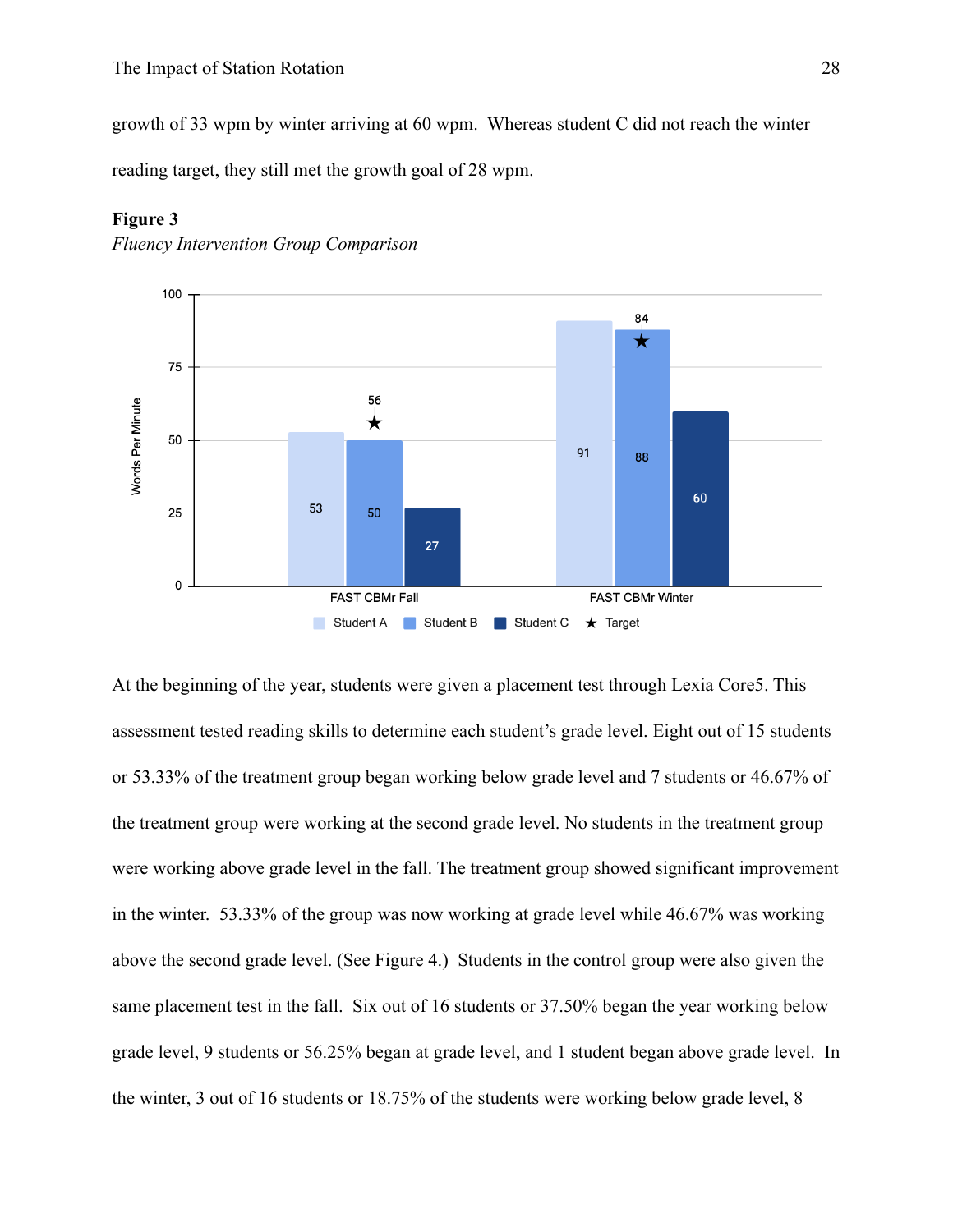students or 50% were at grade level, and 5 students or 31.25% were above grade level. (See

Figure 5.)

## <span id="page-29-0"></span>**Figure 4**





<span id="page-29-1"></span>



Another comparison in this study was the amount of Lexia Core5 units completed per hour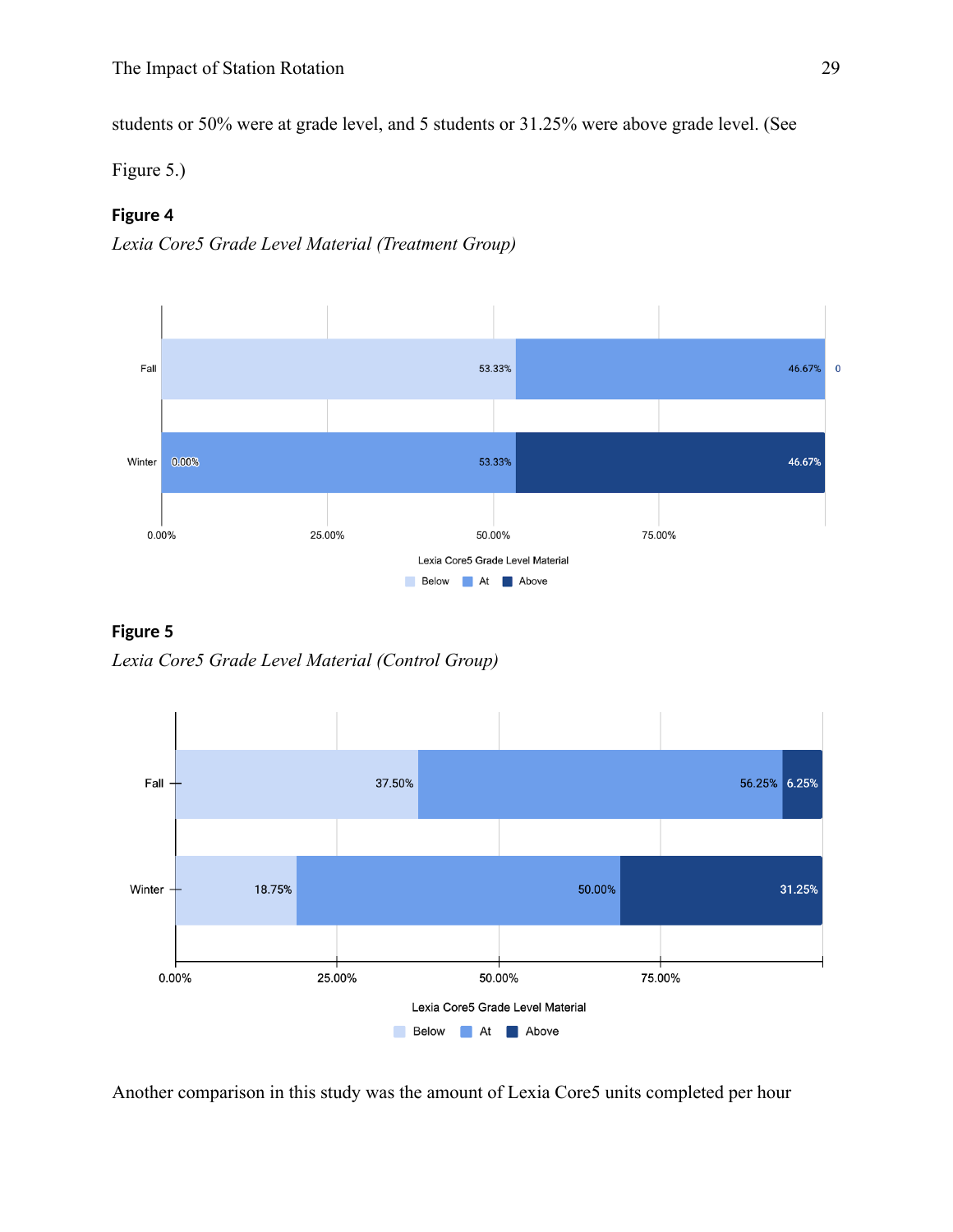between the treatment and control groups. The treatment group completed 154 Lexia Core5 units in 757.47 minutes or 11.32 units per hour. In comparison, the control group completed 153.53 Lexia Core5 units in 919.71 minutes or 9.27 units per hour. (See Table 2.) This illustrates the treatment group had a technology emphasis as one of their station rotations each day was Lexia Core5. It should be noted that students in the control group were also receiving Lexia Core5 minutes, but its use was less programmed into their class time each week.

#### <span id="page-30-0"></span>**Table 2**

| <b>Treatment Group</b> |                               |                                |                                 | <b>Control Group</b> |                               |                                |                                 |
|------------------------|-------------------------------|--------------------------------|---------------------------------|----------------------|-------------------------------|--------------------------------|---------------------------------|
| <b>Student</b>         | <b>Units</b><br><b>Gained</b> | <b>Total</b><br><b>Minutes</b> | <b>Units</b><br><b>Per Hour</b> | <b>Student</b>       | <b>Units</b><br><b>Gained</b> | <b>Total</b><br><b>Minutes</b> | <b>Units</b><br><b>Per Hour</b> |
| A                      | 119                           | 532                            | 13.42                           | A                    | 28                            | 437                            | 3.84                            |
| B                      | 129                           | 687                            | 11.27                           | B                    | 207                           | 829                            | 14.98                           |
| $\mathsf{C}$           | 401                           | 1045                           | 23.02                           | $\mathsf{C}$         | 74                            | 588                            | 7.55                            |
| D                      | 233                           | 1025                           | 13.64                           | D                    | 51                            | 604                            | 5.07                            |
| E                      | 60                            | 493                            | 7.30                            | E                    | 380                           | 1789                           | 12.74                           |
| F                      | 151                           | 710                            | 12.76                           | F                    | 168                           | 1116                           | 9.03                            |
| G                      | 141                           | 789                            | 10.72                           | G                    | 298                           | 1228                           | 14.56                           |
| H                      | 30                            | 499                            | 3.61                            | H                    | 252                           | 1194                           | 12.66                           |
| I                      | 285                           | 1089                           | 15.70                           | T                    | 225                           | 1299                           | 10.39                           |
| J                      | 245                           | 999                            | 14.71                           | J                    | 30                            | 634                            | 2.84                            |
| K                      | 77                            | 567                            | 8.15                            | K                    | 121                           | 928                            | 7.82                            |
| L                      | 126                           | 766                            | 9.87                            | L                    | 152                           | 923                            | 9.88                            |
| M                      | 70                            | 617                            | 6.81                            | M                    | 139                           | 925                            | 9.02                            |
| $\mathsf{N}$           | 145                           | 904                            | 9.62                            | N                    | 108                           | 666                            | 9.73                            |
| $\circ$                | 98                            | 640                            | 9.19                            | $\circ$              | 163                           | 918                            | 10.65                           |
|                        |                               |                                |                                 | P                    | 106                           | 870                            | 7.31                            |
| Average<br>(Treatment) | 154                           | 757.47                         | 11.32                           | Average<br>(Control) | 153.53                        | 919.71                         | 9.27                            |

*Lexia Core5 Unit Analysis*

**Discussion**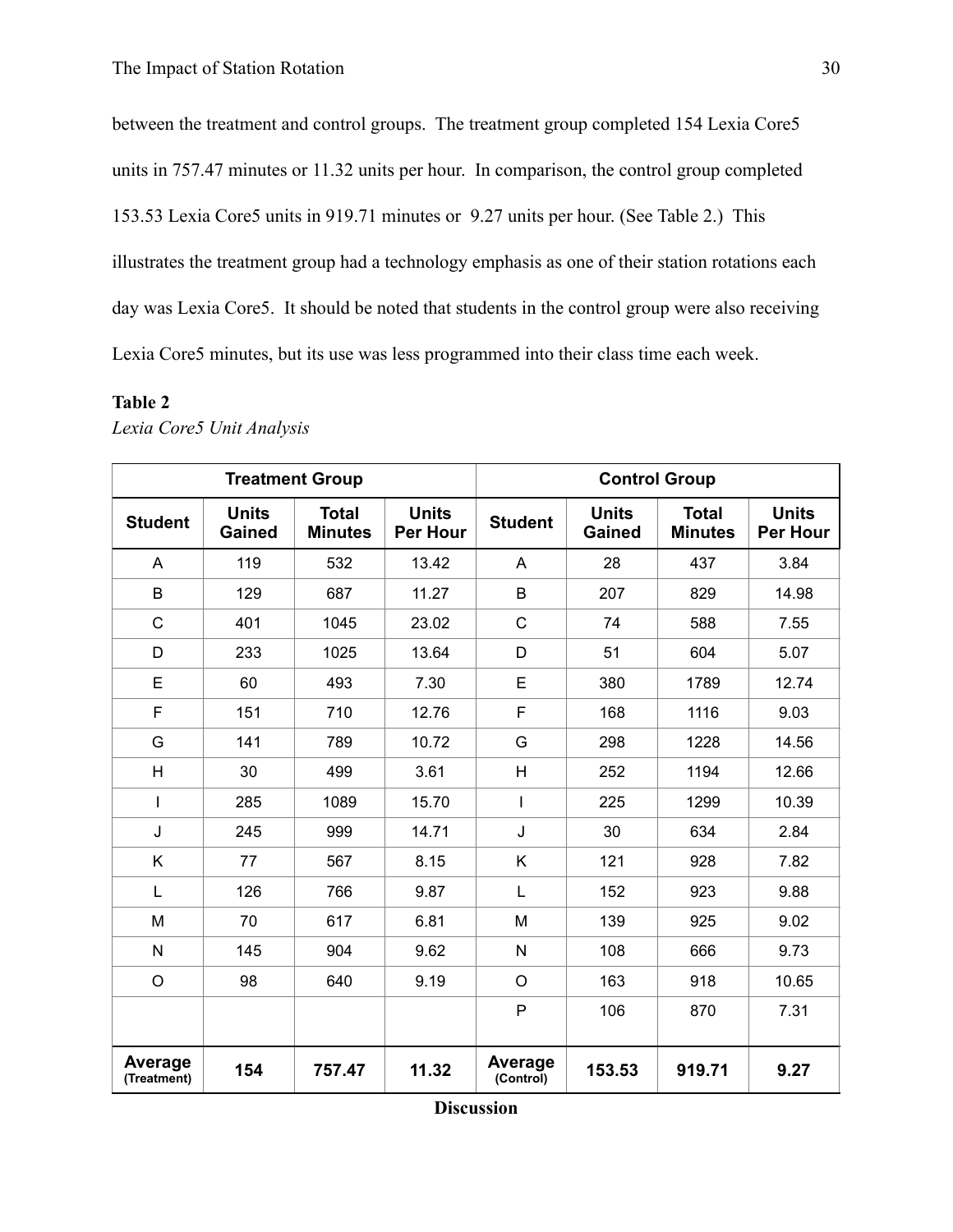#### <span id="page-31-0"></span>**Summary of Major Findings**

The findings of this study indicate that station rotations provide positive results in 2nd grade with reading comprehension, fluency, and Lexia Core5 skills. According to Figure 1, students in the treatment group grew more on their reading comprehension test than the control group. Because of station rotations, students were able to receive individual direction and support on Lexia Core5. This provided the teacher with more time to meet the needs of individual students. It also showed the teacher students were more invested in their learning which in turn, affected their reading comprehension scores. This qualitative analysis is consistent with the results from the study done by Mahali et al. (2019): "[The study] also found that blended learning can facilitate flexibility and make students learn more actively and urge their curiosity" (p. 23). These findings were similar to the results found with 2nd grade fluency scores. In the treatment group, three students scored below benchmark in the fall. Shortly thereafter, Six Minute Solution was implemented with those particular students. As Figure 2 summarized, those students made significant progress in fluency in the 10-weeks intervention time frame. During the intervention, students were completing Six Minute Solution tasks four days each week. The application of station rotations in the structure of this classroom allowed time to fulfill the needs of students with fluency deficits.

The classroom teacher realized allowing her students structured time through a station rotation to work on skills in Lexia Core5, directly affected the amount of skills students were able to obtain. This statement is proven by Table 1. Table 1 illustrates students in the treatment group were given less time to work on Lexia Core5 in comparison to the control group; however, they were able to pass more units. In the control group where Lexia Core5 was conducted in a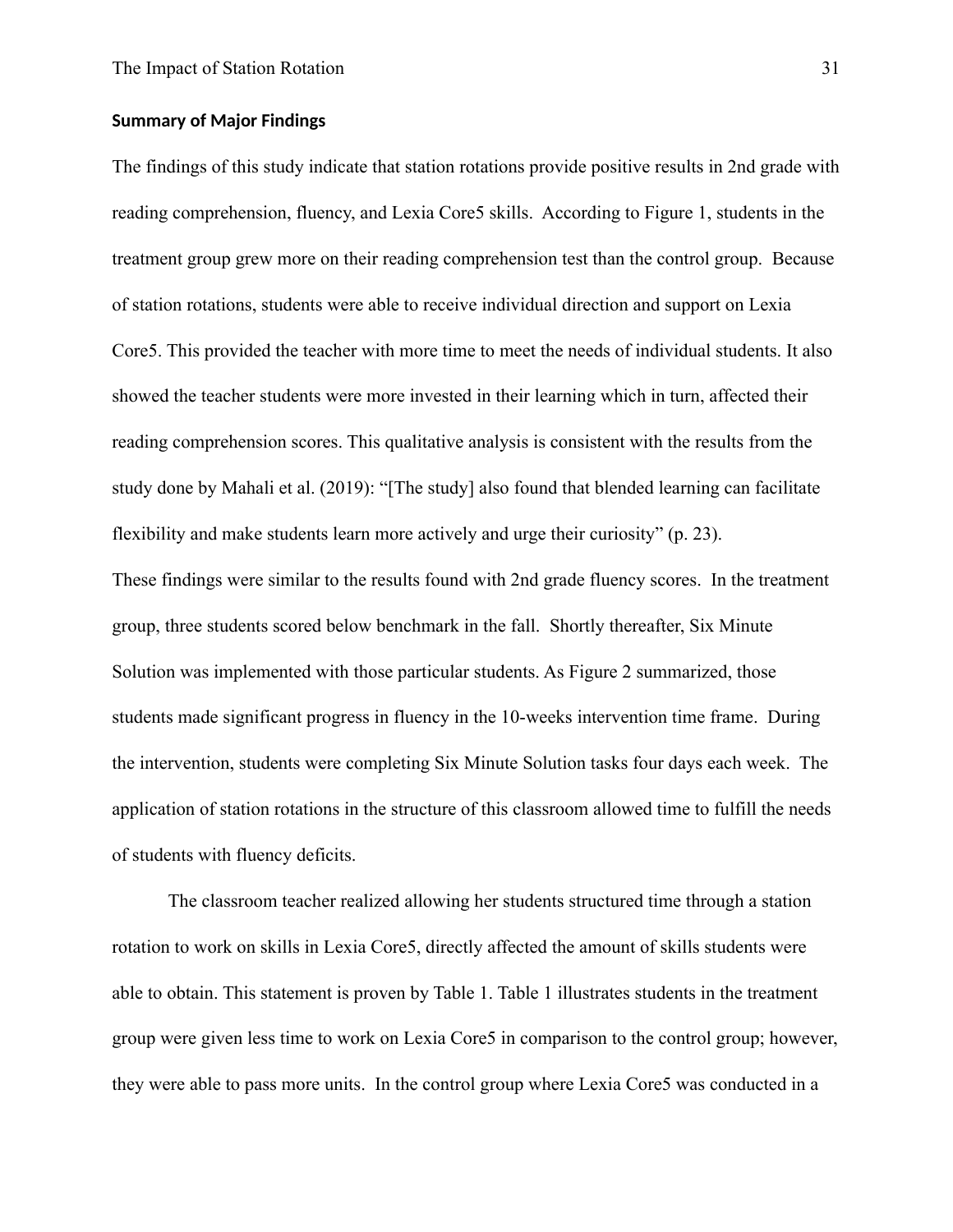less structured format to the treatment group, there were less skills obtained by this group. Therefore, the structure of station rotations provided the students with the time to efficiently and effectively work on Lexia Core5.

Overall, the layout of station rotations and systematic implementation of Lexia Core5 proved to increase test scores and students acquired significant gains on skills in Lexia Core5. Even with the irregularities of COVID-19 protocols this school year, the station rotation model of Blended Learning has demonstrated a positive impact on second grade students' reading comprehension and reading fluency scores.

#### <span id="page-32-0"></span>**Limitations of the Study**

With any research, limitations played a role. As previously mentioned, there was only one researcher in this project; therefore, the researcher's personality, experience, and choices of what to implement and modify could have influenced the findings.

Another limitation within the research is that data was collected from one grade level and not multiple grade levels. The sample size was small in comparison to all second grade students in our county and should be applied only within this context. The results from this action research study will not be generalizable. Mills (2018) reminds us the nature of action research is not to "generalize from the outcomes of a study in one classroom, one school, and one district to all similar classrooms in the state or county" (p. 161). Therefore, the findings focus on improving reading abilities of the students within this particular second grade class.

Knowledge of technology presented another challenge to this study. One of the stations during the implementation of blended learning involved technology, and most of the secondgrade students required a lot of reminders and instruction during this station. Because students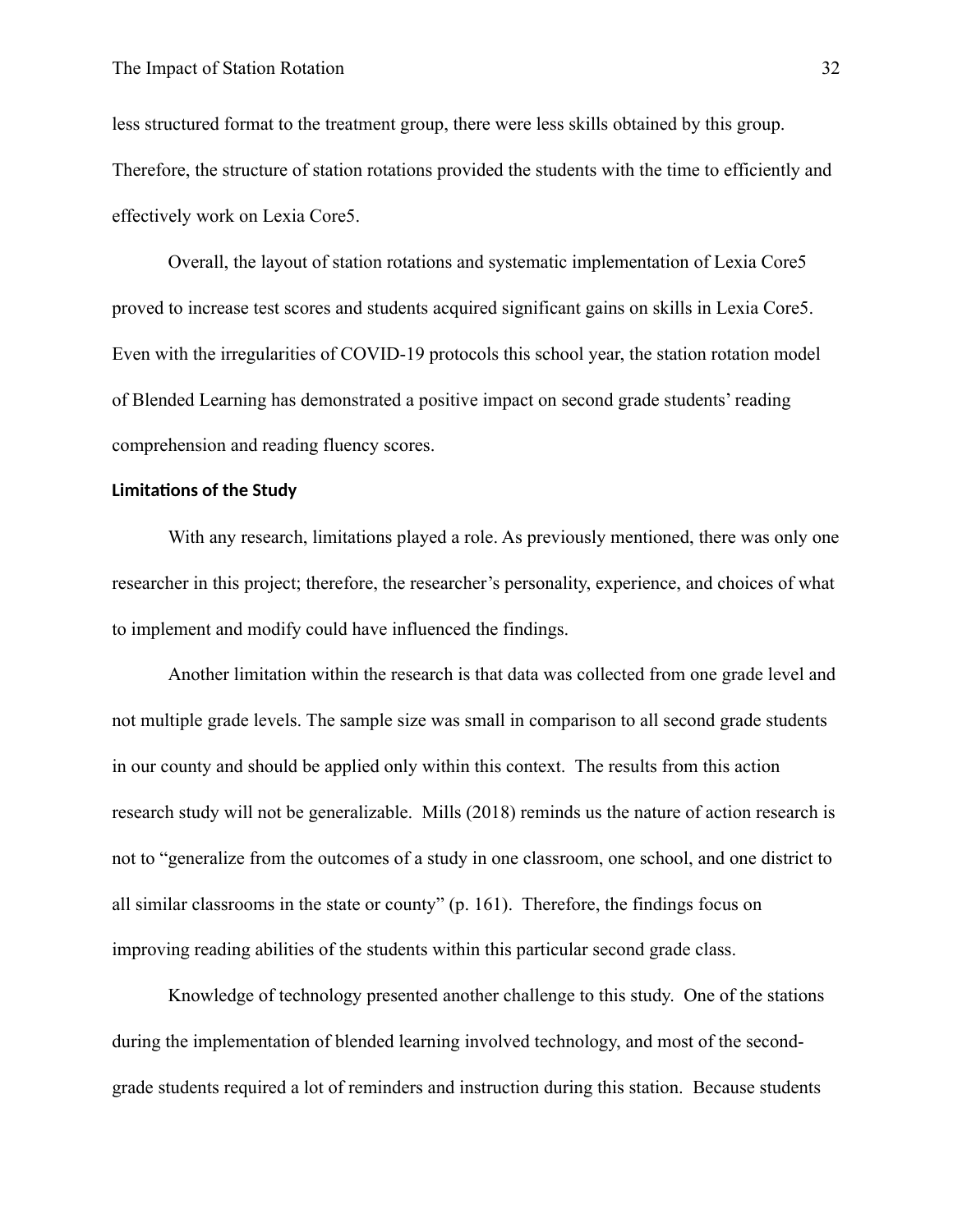#### The Impact of Station Rotation 33

varied in their abilities of operating an iPad, the classroom teacher and researcher built in training time so the students were capable of using the technology station efficiently and effectively. However, as data was collected in the winter, it was apparent students did not use their time wisely or make adequate progress on Lexia Core5.

Since the researcher never taught second grade and the classroom teacher is a veteran, whatever changes needed to be made, were at the discretion of the classroom teacher. The setting of this study is not the researcher's classroom; thus, any instantaneous modifications or adjustments were made by the classroom teacher. The working relationship between the classroom teacher and researcher remained professional throughout the research and was guided by students' needs. Collaboration through the blended learning implementation was consistent; however, the researcher and classroom teacher did not always agree. In those moments, the classroom teacher ultimately had control of decisions. This is not an overwhelming limitation, but since the cooperating teacher has over 35 years of teaching experience, at times the researcher and classroom teacher had different views on instructional strategies.

The biggest challenge to this action research study was COVID-19. The district began the 2020-2021 school year on time using face-to-face instruction with few restrictions. At one time, there were a high number of COVID-19 cases in the county, at which point the district mandated facemasks at all times even when social distancing. Social distancing requirements impacted the study, as one small group rotation was designed for students to pair up and work on skills using manipulatives would be shared with other groups. To manage the roadblock of working in small groups, the researcher found clear plastic shields for the classroom teacher to use during the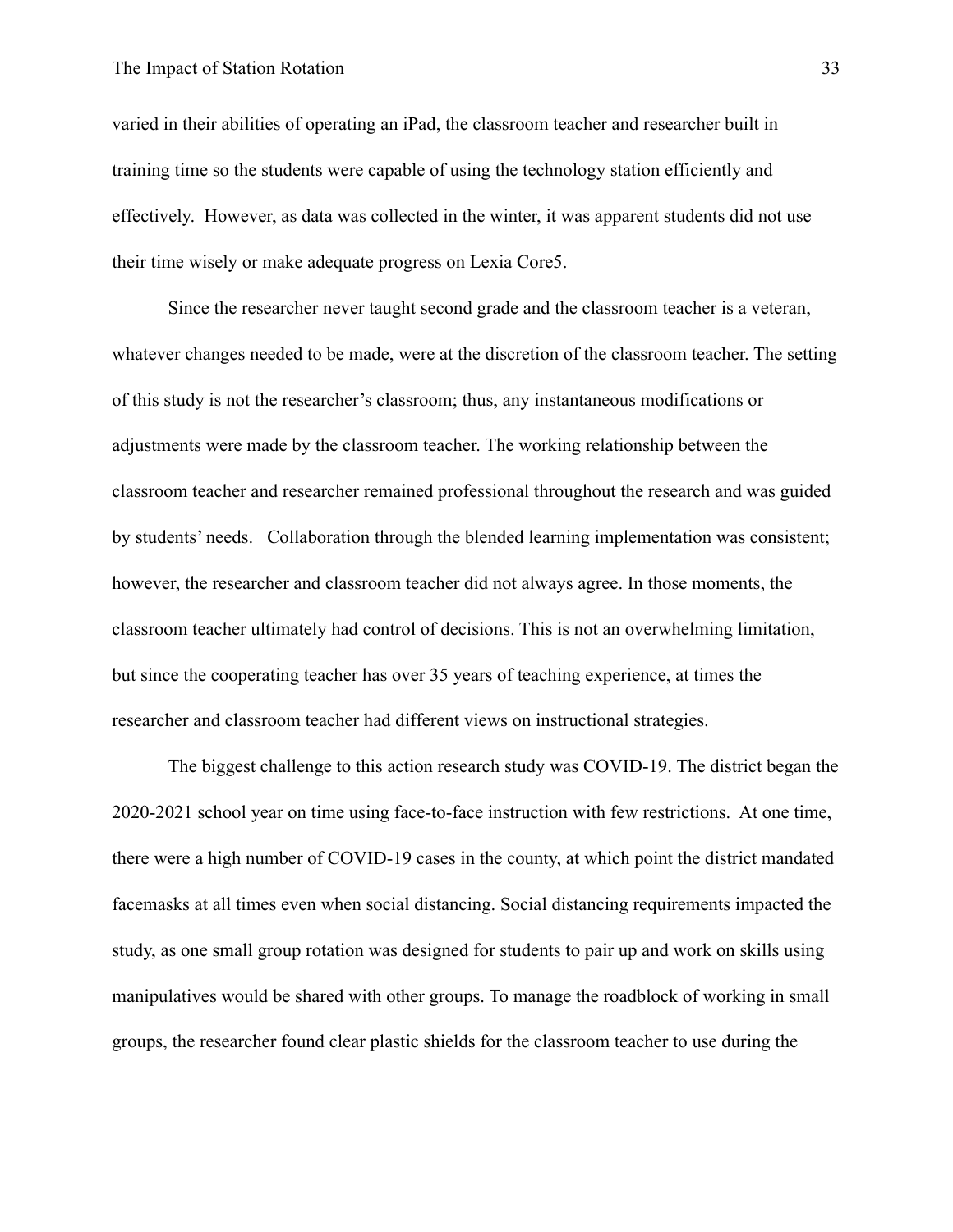group station. Although the shields made working with students a little more difficult, it allowed them to still work in small groups.

A final limitation was the number of factors affecting student attendance over the duration of the study. Students missed lessons not only due to COVID-19 factors (illness or contact tracing), but they also missed class because of school related activities and snow days. Late starts due to weather minimized the amount of time students were able to spend in their station rotations.

#### <span id="page-34-0"></span>**Further Study**

Past research has looked at impacts of blended learning over a school year as well as over multiple years. These studies have focused on the early elementary grades. It would be interesting to research the benefits for students in the upper elementary grades. Another factor affecting longitudinal studies is summer slide (Macaruso et al., 2019), especially true for low performing students. Summer slide was a factor to consider in the longitudinal study mentioned, but future studies will need to investigate if summer learning programs can mitigate the effects of summer slide.

Whereas it is encouraging to see the impact blended learning has had on subpopulations, such as EL students and students from low SES backgrounds, it is important to remember some of these results come from studies of a low sample size. As more research is conducted, the case for blended learning approaches improving student participation, preparation, and understanding can be strengthened.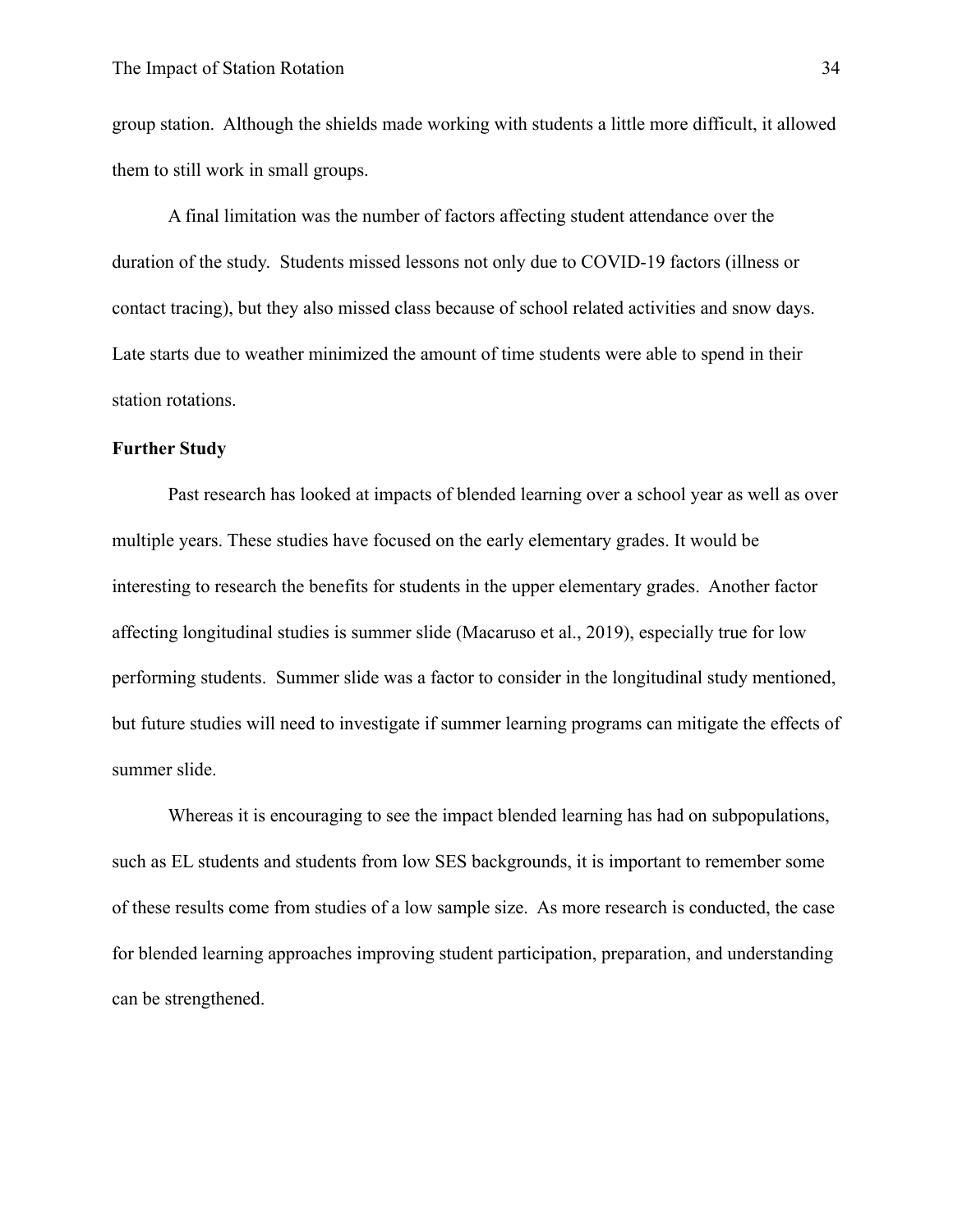#### <span id="page-35-0"></span>**Conclusion**

Students prefer learning experiences involving action and opportunities of discovery. Most students are not able to learn concepts on their own, which is why it is imperative for teachers to be creative in their instructional strategies and how they establish their classroom environments. A blended learning approach incorporating station rotations is a way educators can add discovery and differentiated instruction into their classrooms. This study set out to determine if the station rotation model can increase student FastBridge test scores and help students meet 2nd grade standards in Lexia Core5, as well as if the station rotation model can better meet the needs of students through small group instruction.

The study confirmed the station rotation model can increase 2nd grade students' FastBridge test scores. The combination of whole group instruction, small-group instruction, technology, and independent practice provided real-time feedback for the teacher. This allowed the teacher to make modifications for the entire class as well as individual learners.

The structure of station rotations provided the classroom teacher with ample time to incorporate Lexia Core5 consistently as a technology station. Prior to station rotations, the students were allowed to work on Lexia Core5 at random times throughout the day if time allowed. This type of structure did not allow students a setting where they could effectively use the program and experience success. Through the change in format and the execution of blended learning and station rotations, students were provided with a 20-minute station dedicated solely to Lexia Core5. This directed time proved to be pivotal in the effectiveness of Lexia Core5. Students met more skills in less time compared to the control group.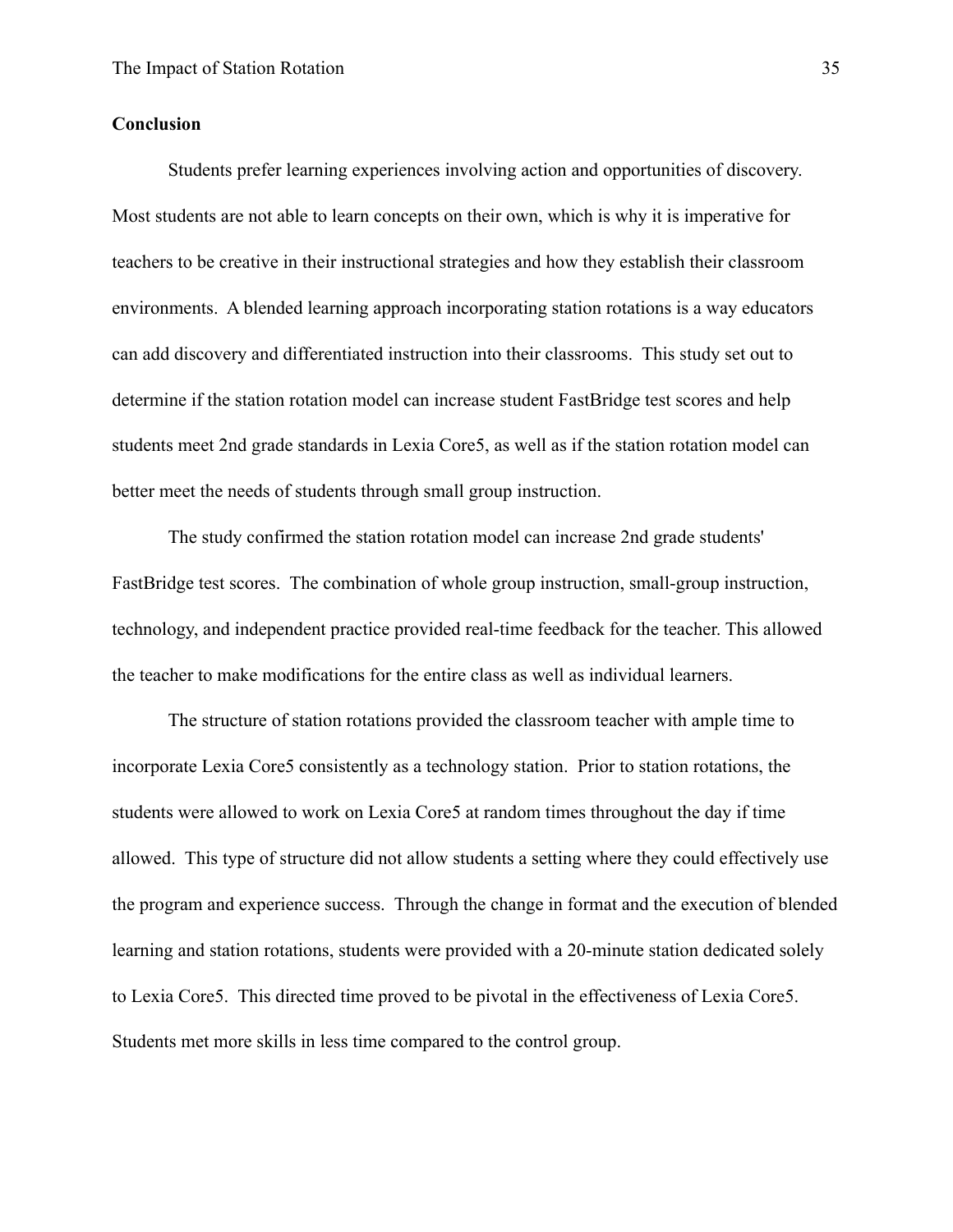Overall, this study showed station rotations can have a positive impact on second grade students' reading scores. There are many different instructional models teachers can utilize in their classrooms, but blended learning has proven to be successful. The combination of teacherled, small group, and technology stations can meet the needs of diverse learners, specifically in the area of elementary reading instruction.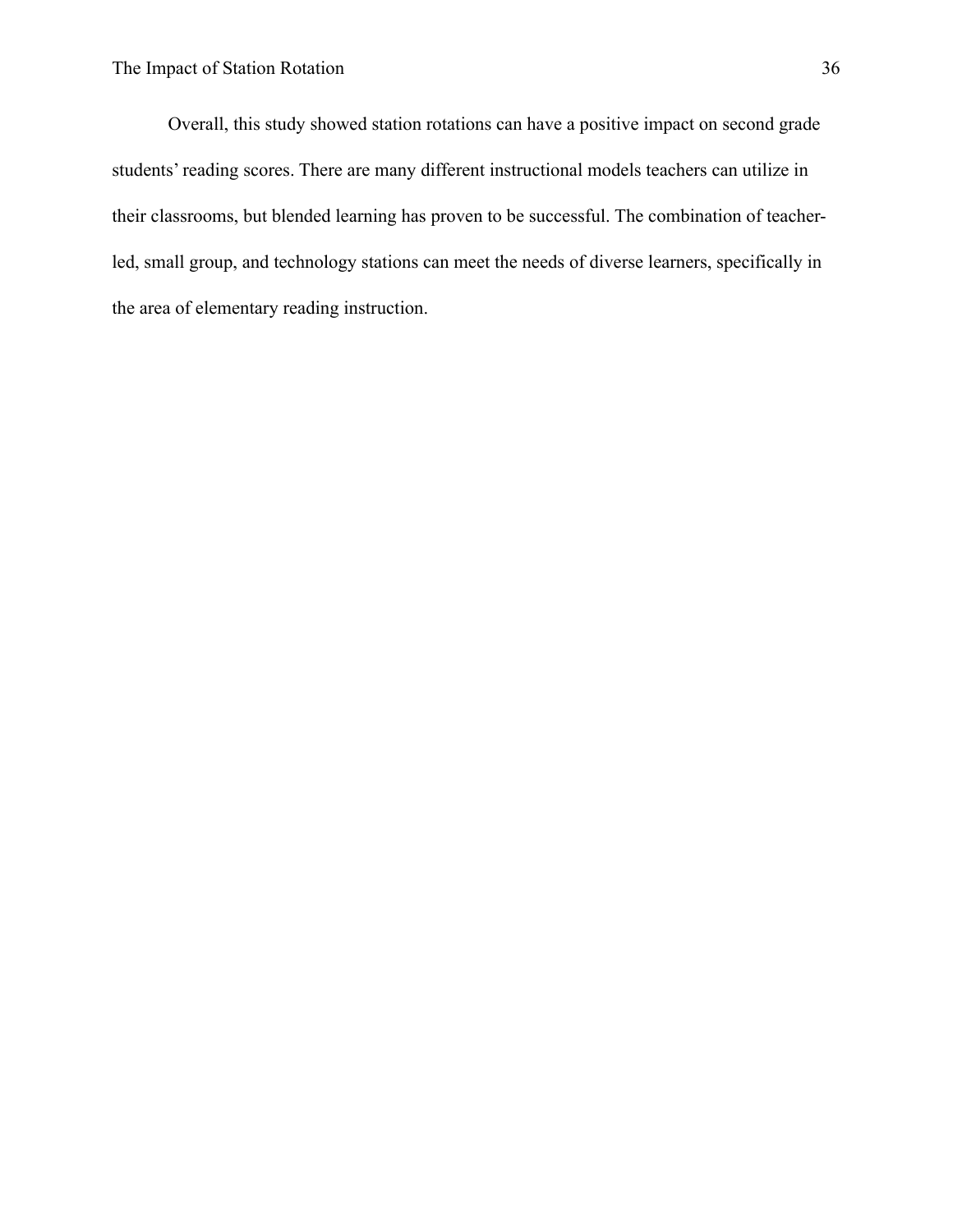#### **References**

- Adistana, G. A. Y. P., & Dwiyogo, W. D. The influence of blended learnings station-rotation (cooperative vs competitive) and cognitive style towards intellectual skill in management construction. *International Journal of Management and Administrative Science, 3*(5), 1– 7.
- Butcher, J. (2016). Can tablet computers enhance learning in further education? *Journal of Further and Higher Education. 40*(2), 207-226.
- Christ, T.J. (2015). Formative assessment system for teachers: Abbreviated technical manual for Iowa version 2.0. *Author and FastBridge Learning*. https://www.fastbridge.org/wpcontent/uploads/2017/02/

fastbridge\_learning\_abbreviated\_iowa\_technical\_manual\_version\_2\_0\_final.pdf

Clayton Christensen Institute. (n.d.). *Blended learning models*. Blended Learning Universe. https://www.blendedlearning.org/models/?

gclid=EAIaIQobChMIy9P-6ubH6gIVEtvACh0iUQNhEAAYASAAEgKIqPD\_BwE#lab

- *Early Literacy Implementation (ELI)*. (2018, March 30). https://educateiowa.gov/pk-12/ instruction/literacy/early-literacy-implementation-eli.
- Eaton, M. (2020). The perfect blend: A practical guide to designing student-centered learning experiences [eBook edition]. International Society for Technology in Education. https:// ebookcentral-proquest-com.ezproxy.nwciowa.edu/lib/northwesterniowa-ebooks/ reader.action?docID=6191041
- Electronic Code of Federal Regulations. (2018, July 19). *e-CFR.* https://www.ecfr.gov/cgi-bin/ retrieveECFR?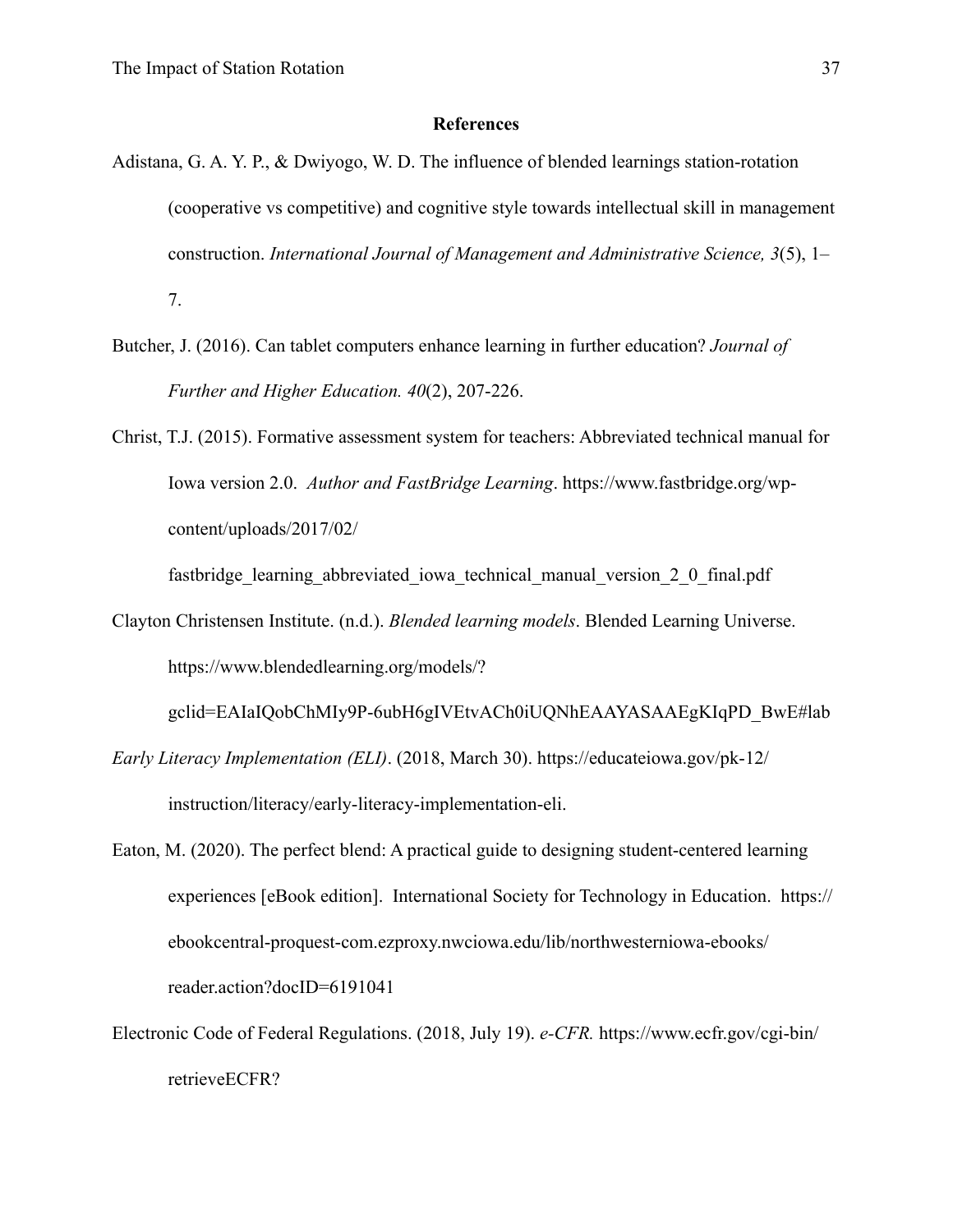gp=&SID=83cd09e1c0f5c6937cd9d7513160fc3f&pitd=20180719&n=pt45.1.46&r=PAR T&ty=HTML#se45.1.46\_1104

- Ertmer, P., Ottenbreit-Leftwich, A., Sadik, O., Senduru, E., & Senduru, P. (2012). Teacher beliefs and technology integration practices: A critical relationship. *Computers & Education. 59*(2), 423-435.
- Ghazizadeh, T & Fatemipour, H. (2017). The effect of blended learning on EFL learners' reading proficiency. *Journal of Language Teaching and Research, 8*(3)*,* 606-614. http:// dx.doi.org/10.17507/jltr.0803.21
- Grey, T., Helfrich, S., Francis, J., Goble, S. (2020). Exploring the co-teaching of reading within clinical models of elementary teacher preparation. *Language Arts. 97*(5), 296-305.
- Hilliard, A. T. (2015). Global blended learning practices for teaching and learning, leadership and professional development. *Journal of International Education Research, 11*(3), 179– 187.
- Illuminate Education (2020, May 8). Our approach to research. *FastBridge*. https:// www.fastbridge.org/our-approach-to-research/
- *Iowa Department of Education*. (2019). Retrieved March 15, 2020, from https:// www.iaschoolperformance.gov/ECP/StateDistrictSchool/DistrictSummary? k=7368&y=2019
- Kenney, J., & Newcombe, E. (2011). Adopting a blended learning approach: Challenges encountered and lessons learned in an action research study. *Journal of Asynchronous Learning Networks, 15*(1)*,* 45–57.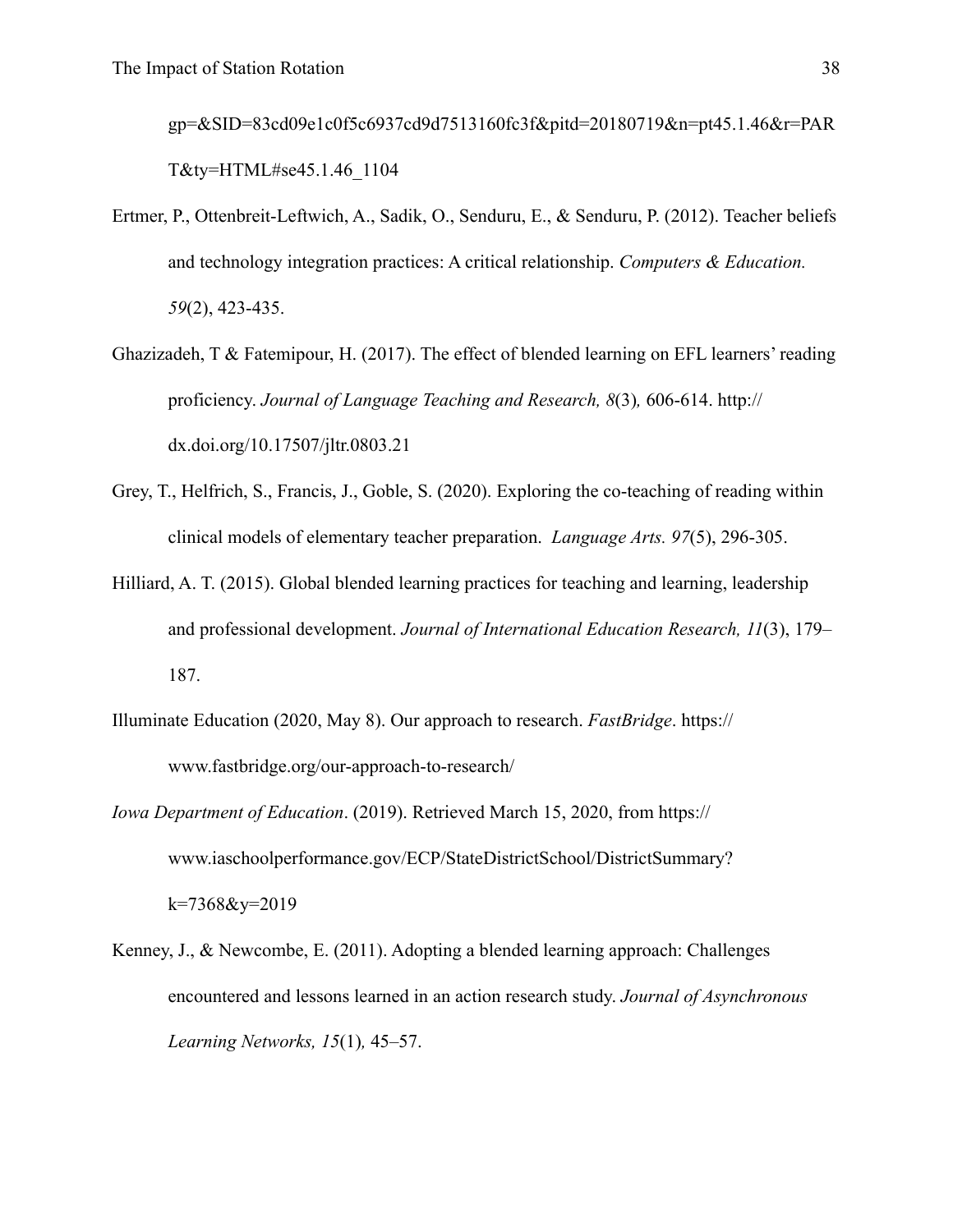- Lenhard, W., Baier, H., Endlich, D., Schneider, W., & Hoffmann, J. (2013). Rethinking strategy instruction: direct reading strategy instruction versus computer-based guided practice. *Journal of Research in Reading*, *36*(2), 223–240.
- Lexia Learning. (2020). *LexiaCore5 reading.* Lexia: A Rosetta Stone Company. https:// www.lexialearning.com/products/core5
- Lim, S. (2015). A Blended Learning Case Study: The Application of Station Rotation Model in ELT Listening and Speaking Class at Phayao Pittayakhom School. http://icsai.org/ procarch/3icllce/3icllce-31.pdf
- Macaruso, P., Wilkes, S., Franzen, S., & Schechter, R. (2019). Three-year longitudinal study: Impact of a blended learning program—Lexia Core5 reading—on reading gains in low-SES kindergarteners. *Computers in the Schools, 36*(1), 2-18.
- Macaruso, P., Wilkes, S., & Prescott, J. E. (2020). An investigation of blended learning to support reading instruction in elementary schools. *Educational Technology, Research and Development, 68*(6), 2839-2852.
- Mahali, Nurkamto, J., Mujiyanto, J., & Yuliasri, I. (2019). The implementation for station rotation and flipped classroom models of blended learning in EFL learning. *English Language Teaching. 12*(12).
- Maxwell, C., & White, J. (2017, July). Blended (r)evolution: How 5 teachers are modifying the station rotation to fit students' needs. *Christensen Institute* https:// files.eric.ed.gov/fulltext/ED586382.pdf
- McDonald, C., Morrison, R., Fishman, B., Crowe, E., Al Otaiba, S., & Schatschneider, C. (2013). A longitudinal cluster-randomized controlled study on the accumulating effects of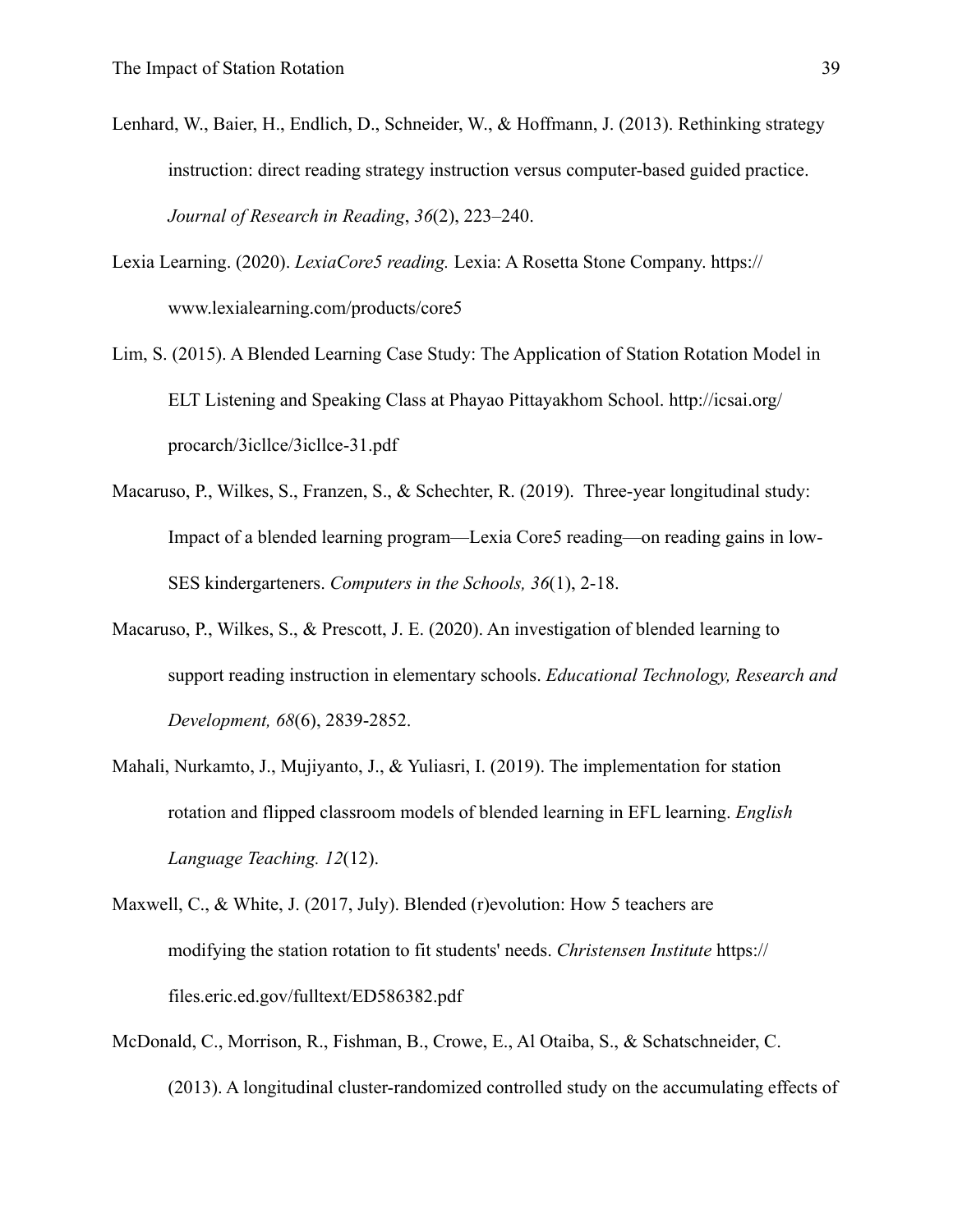individualized literacy instruction on students' reading from first through third grade.

*Psychol Sci. 24*(8), 1408-1419.

Mills, G. (2018). *Action research: A guide for the teacher researcher.* Pearson.

- O'Byrne, I.W., & Pytash, K.E. (2015). Hybrid and blended learning: Modifying pedagogy across path, pace, time, and place. *Journal of Adolescent & Adult Literacy, 59*(2), 137–140.
- Prescott, J.E., Bundschuh, K., Kazakoff, E.R., & Macaruso, P. (2018). Elementary school–wide implementation of a blended learning program for reading intervention. *The Journal of Educational Research, 111*(4)*,* 497-506.
- Putman, R. S. (2017). Technology versus teachers in the early literacy classroom: An investigation of the effectiveness of the istation integrated learning system. *Educational Technology, Research and Development, 65*(5), 1153-1174.
- Schechter, R. L., Kazakoff, E. R., Bundschuh, K., Prescott, J. E., & Macaruso, P. (2017). Exploring the impact of engaged teachers on implementation fidelity and reading skill gains in a blended learning reading program. *Reading Psychology*, *38*(6), 553–579.
- Schechter, R., Macaruso, P., Kazakoff, E.R., & Brooke, E. (2015). Exploration of a blended learning approach to reading instruction for low SES students in early elementary grades. *Computers in the Schools, 32*(3-4)*,* 183-200.
- Thorne, K. (2004). Blended learning: How to integrate online and traditional learning. London: Kogan Page. doi:http://kenanaonline.com/files/0011/11429/Blended-Learning.pdf
- Wilkes, S., Kazakoff, E., Prescott, J., Bundschuh, K., Hook, P., Wolf, R., Hurwitz, L., & Macaruso, P. (2020). Measuring the impact of a blended learning model on early literacy growth. *Journal of Computer Assisted Learning, 36*(5), 595-609.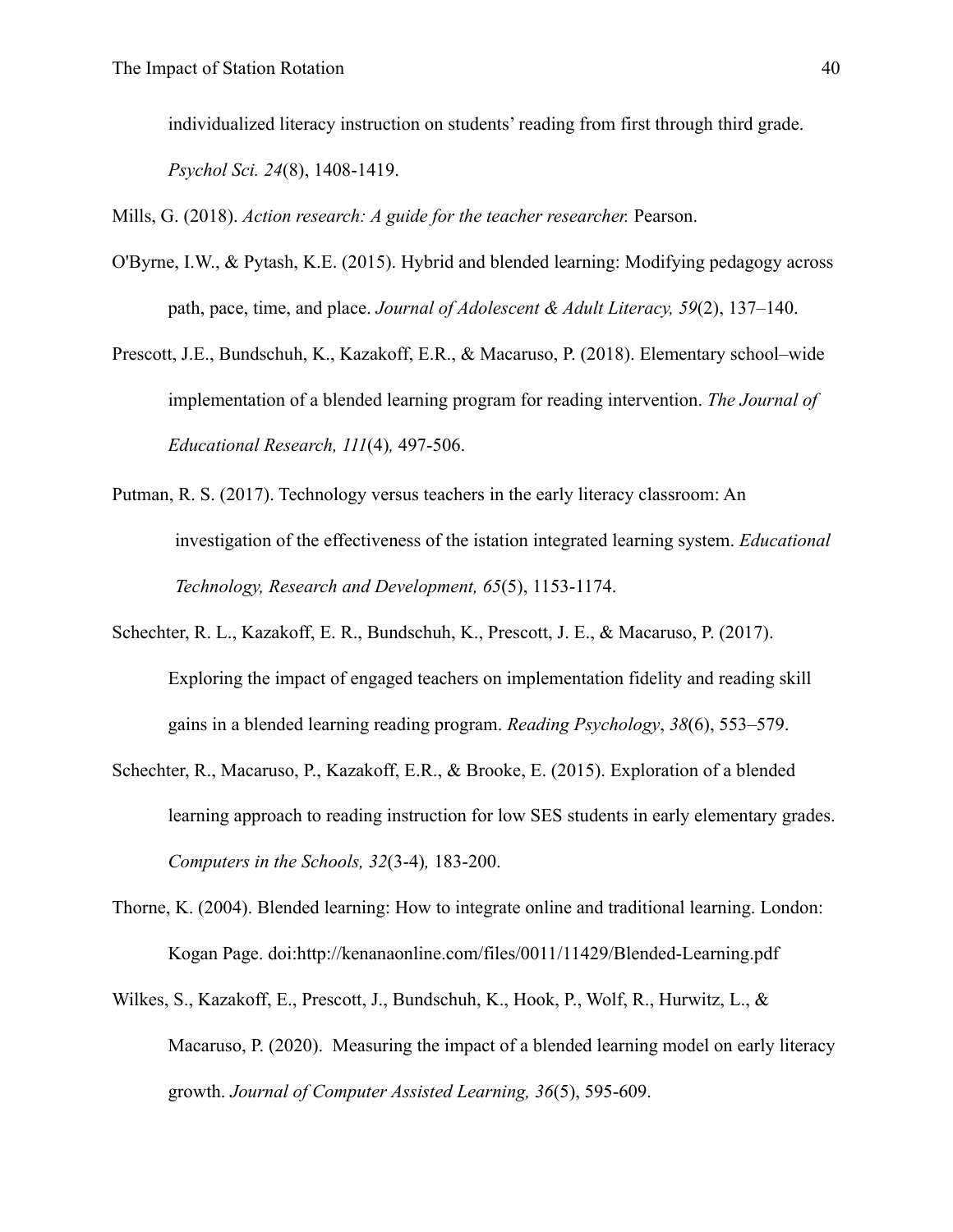- Wilkes, S., Macaruso, P., Kazakoff, E., & Albert, J. (2016). Exploration of a Blended Learning Approach to Reading Instruction in Second Grade. EdMedia. https://doi.org/https:// www.lexialearning.com/sites/default/files/resources/EdMediaPresentation\_TitleI.pdf
- Wojciechowski, M., & D'Orio, W. (2014). The right blend. *Scholastic Administrator*, *13*(6), 31– 33.
- Yusoff, S., Yusoff, R., Hidayah Md Noh, N. (2017). Blended learning approach for less proficient students. *Sage. 7*(3).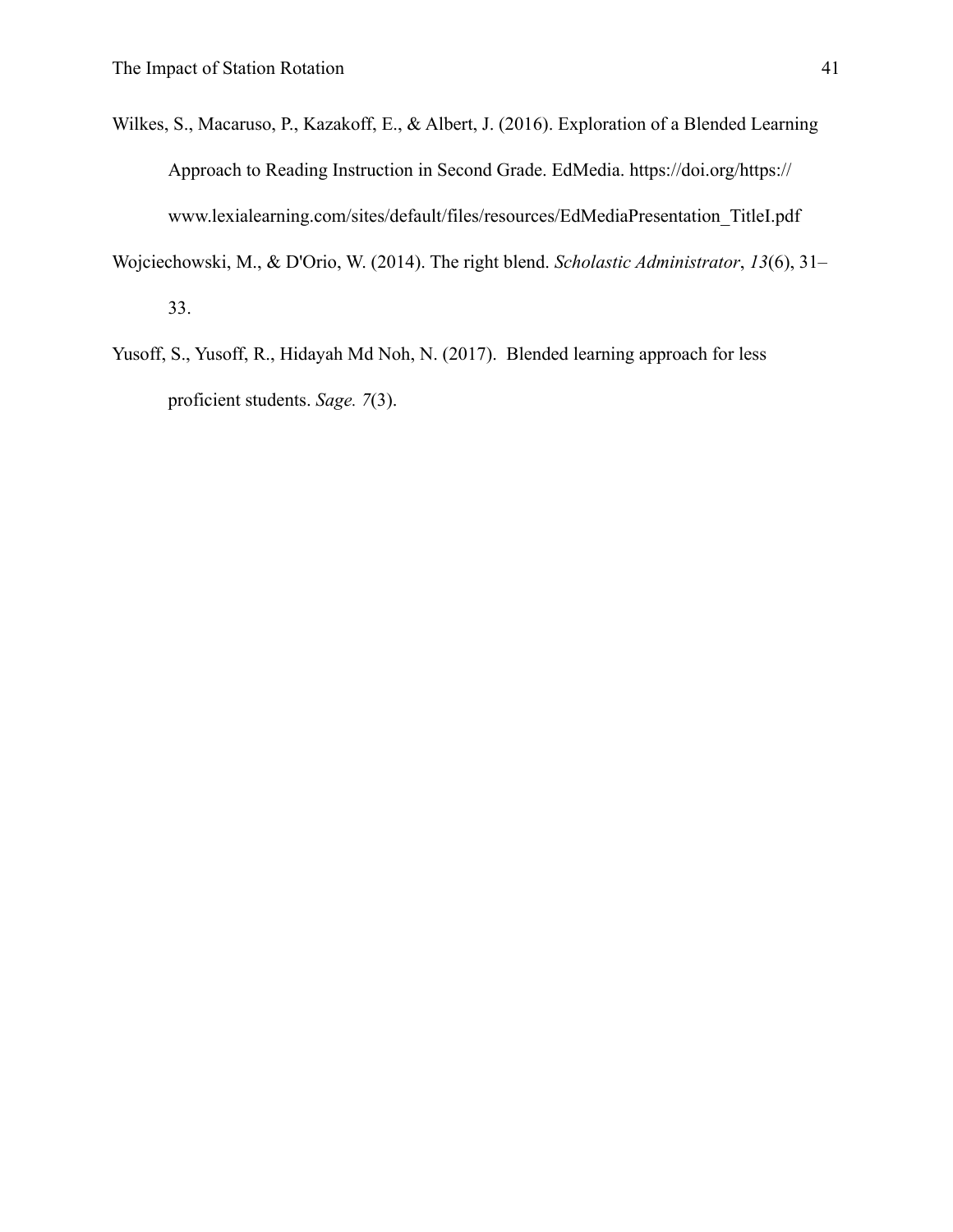## **Appendix A**

*Sample Group aReading FastBridge Report*

|                                           |               |              |                 |                 | Winter Percentile Rank |                         |                         |
|-------------------------------------------|---------------|--------------|-----------------|-----------------|------------------------|-------------------------|-------------------------|
|                                           | Fall<br>Score |              | Winter<br>Score | Spring<br>Score | School<br>%ile         | <b>District</b><br>%ile | <b>National</b><br>%ile |
|                                           |               |              |                 |                 |                        |                         |                         |
|                                           | 482           | $\star$      | 501             |                 | 82                     | 82                      | $72\,$                  |
| $\star$                                   | 500           | $\bigstar$   | 519             |                 | 99                     | 99                      | 95                      |
| $\star$                                   | 500           | $\bigstar$   | 509             |                 | 88                     | 88                      | 86                      |
| Ţ.                                        | 452           | $\mathbf{I}$ | 476             |                 | 24                     | 24                      | 31                      |
| Ţ,                                        | 457           | J.           | 468             |                 | 3                      | $\mathsf 3$             | 21                      |
| J,                                        | 455           | Ţ,           | 470             |                 | $\boldsymbol{9}$       | 9                       | 23                      |
| $\star$                                   | 488           |              | 491             |                 | 58                     | 58                      | 56                      |
| $\begin{array}{c} \text{III} \end{array}$ | 442           | L            | 475             |                 | 21                     | 21                      | $30\,$                  |
| $\star$                                   | 506           | $\star$      | 509             |                 | 91                     | 91                      | 86                      |
|                                           |               | J,           | 477             |                 | 27                     | 27                      | 33                      |

*Note.* This report shows a group of students' aReading test scores from the fall and winter FastBridge scores. Exclamation marks indicate students who are not proficient.